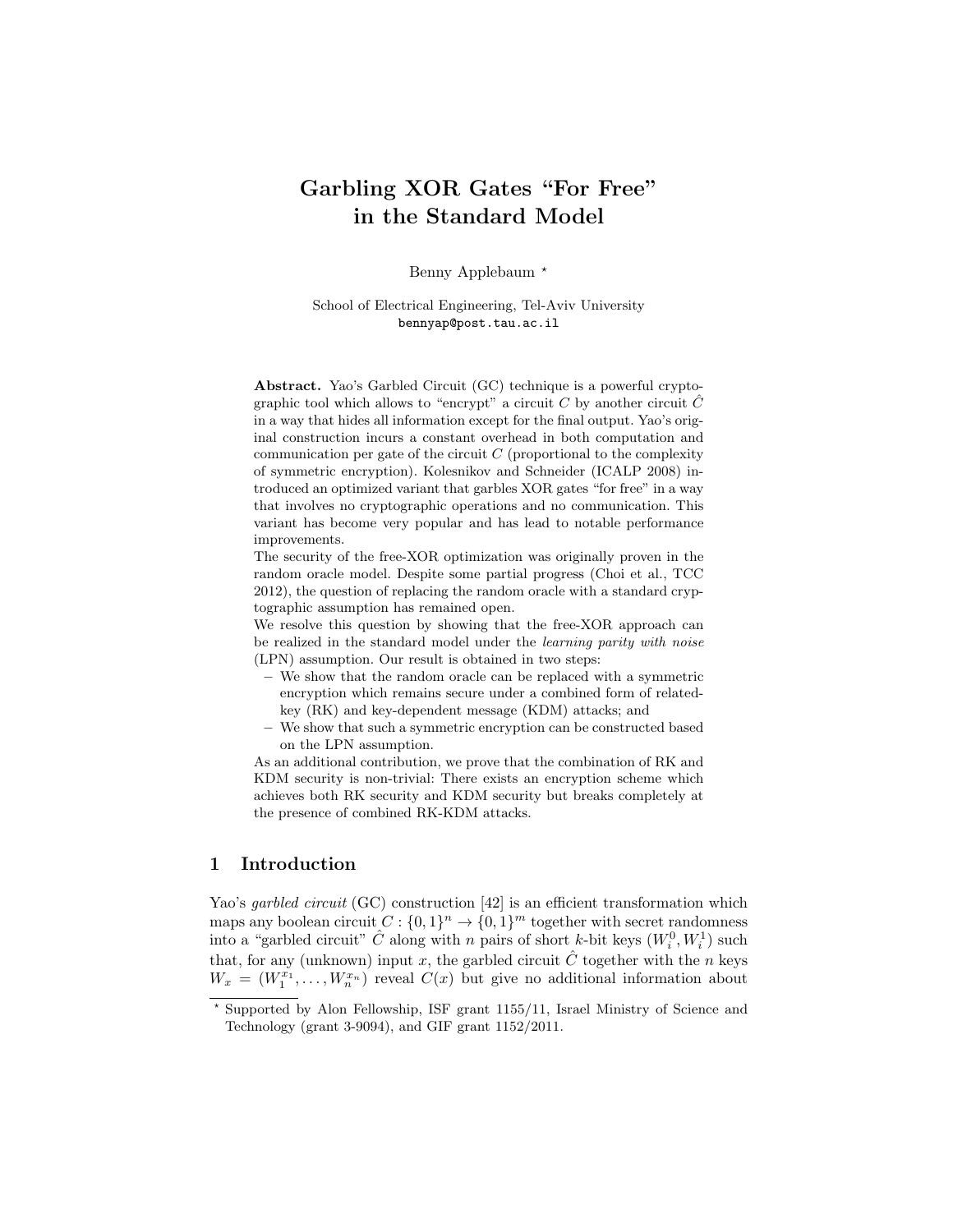x. Yao's celebrated result shows that such a transformation can be based on the existence of any pseudorandom generator [12, 41], or equivalently a one-way function [20].

The GC construction was originally motivated by the problem of secure multiparty computation [41, 19]. Along the years, the GC construction has found a diverse range of other applications to problems such as computing on encrypted data, parallel cryptography, verifiable computation, software protection, functional encryption, and key-dependent message security (see [5] for references). Despite its theoretical importance, GC was typically considered to be impractical due to a large computational and communication overhead which is proportional to the circuit size. This belief was recently challenged by a fruitful line of works that optimizes the concrete efficiency of GC-based protocols up to a level that suits large-scale practical applications [36, 33, 30, 29, 38, 37, 21, 22, 40, 23, 28].

Among other things, all current implementations of GCs (e.g., [38, 21, 32, 40, 22]) employ the so-called free-XOR optimization of Kolesnikov and Schneider  $[27]$ . While in Yao's original construction every gate of the circuit C has a computational cost of few cryptographic operations (e.g., three or four applications of a symmetric primitive) and a communication cost of few ciphertexts, Kolesnikov and Schneider showed how to completely eliminate the communication and computational overhead of XOR-gates. Although this leads "only" to an efficiency improvement by a constant factor, the effect on the practical performance turns to be significant, especially for large or medium size circuits as demonstrated in [27, 26, 38].

As in many cases, this efficiency gain has a cost in terms of the underlying cryptographic assumptions. Unlike Yao's GC which can be based on the existence of standard symmetric-key cryptography, the free-XOR optimization relies on a hash function  $H$  which is modeled as a random oracle [9]. Due to the known limitations of the random oracle model [15], it is natural to ask:

Is it possible to realize the free-XOR optimization in the standard model?

This question was raised in the original work of Kolesnikov and Schneider [27] and was further studied in [3, 16]. In [27] it was conjectured that the full power of the random oracle is not really needed, and that the function  $H$  can be instantiated with a correlation-robust hash function [24], a strong (yet seemingly realizable) version of a hash function which remains pseudorandom even when it is applied to linearly related inputs. Choi et al. [16] showed that the picture is actually more complex: correlation robustness alone does not suffice for security (as demonstrated by an explicit counter-example in the random-oracle model). Instead, one has to employ a stronger form of hash function which, in addition to being correlation-robust, also satisfies some form of circular security [14, 10]. While the existence of circular correlation-robust hash functions (a new primitive introduced by Choi et al. [16]) seems to be a reasonable assumption (significantly weaker than the existence of a random oracle), it is still unknown how to realize it based on a standard cryptographic assumption. This leaves open the problem of implementing the free-XOR approach in the standard model.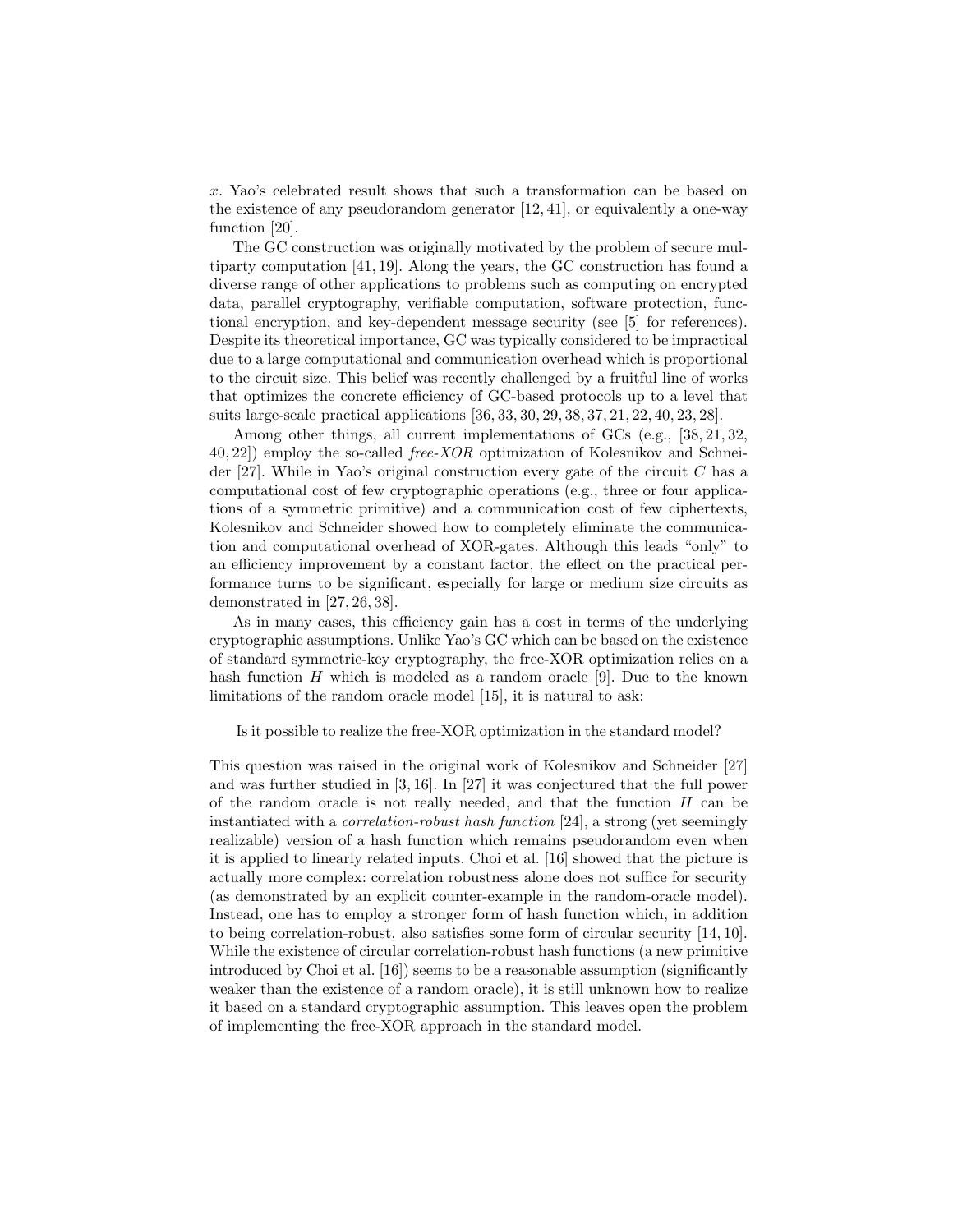#### 1.1 Our Contribution

We resolve the above feasibility question by showing that the free-XOR approach can be realized in the standard model under the learning parity with noise (LPN) assumption [18, 11]. This assumption, which can also be formulated as the intractability of decoding a random linear code, is widely studied by the coding and learning communities and was extensively employed in cryptographic constructions during the last two decades.

Specifically, we make the following contributions:

- 1. We introduce a new combined form of Related Key (RK) and Key Dependent Message (KDM) attacks. Roughly speaking, in such an attack the adversary is allowed to see ciphertexts of the form  $\mathsf{Enc}_{\phi(K)}(\psi(K))$  where K is the secret key and the functions  $\phi$  and  $\psi$  are chosen by the adversary from some predefined function families. This notion of security, referred to as RK-KDM security, generalizes the previous definitions of semantic security under related key attacks [3] and key-dependent message attacks [14, 10]. In fact, as shown in Section 5, the RK-KDM security is strictly stronger than both RK-security and KDM-security.
- 2. We prove that the free-XOR construction is secure when instantiated with a semantically-secure symmetric encryption scheme whose security is preserved under linear RK-KDM attacks. (Essentially,  $\phi(K) = K \oplus \Delta_1$  and  $\psi(K) = K \oplus \Delta_2$  for any fixed shift vectors  $\Delta_1$  and  $\Delta_2$ .)
- 3. We show that the LPN-based symmetric encryption of [17] and its generalization [2] satisfies RK-KDM security with respect to linear functions. In fact, our proof provides a general template for proving RK-KDM security based on pseudorandomness and joint key/message homomorphism. This is similar to previous results along these lines [13, 2, 6, 3].

Altogether our proofs turn to be quite simple (which we consider as a virtue), short and modular. This is due to the following choices:

*Encryption vs. Hashing.* The key point in which we deviate from  $[27, 16]$  is the use of (randomized) *symmetric encryption*, as opposed to deterministic hash function (or some other pseudorandom primitive). Indeed, the GC construction essentially employs the hash function only as a "computational one-time pad", namely, as a mean to achieve secrecy. Therefore, in terms of functionality it seems best (i.e., more general) to abstract the underlying primitive as an encryption scheme. While this is true in general for the standard  $GC$  (cf. [30, 4] and the recent discussion in [7]), this distinction becomes even more important in the context of the free-XOR variant. In this case, the underlying primitive should satisfy stronger notions of security (RKA and KDM), and this turns to be much easier for randomized encryption than for pseudorandom objects such as hash functions. (See also [3].) As a secondary gain, the new security definition that arises for symmetric encryption (RKA-KDM semantic security) is natural and compatible with existing well-studied notions. In contrast, the analog definition of RKA-KDM security for hash functions (circular correlation-robustness)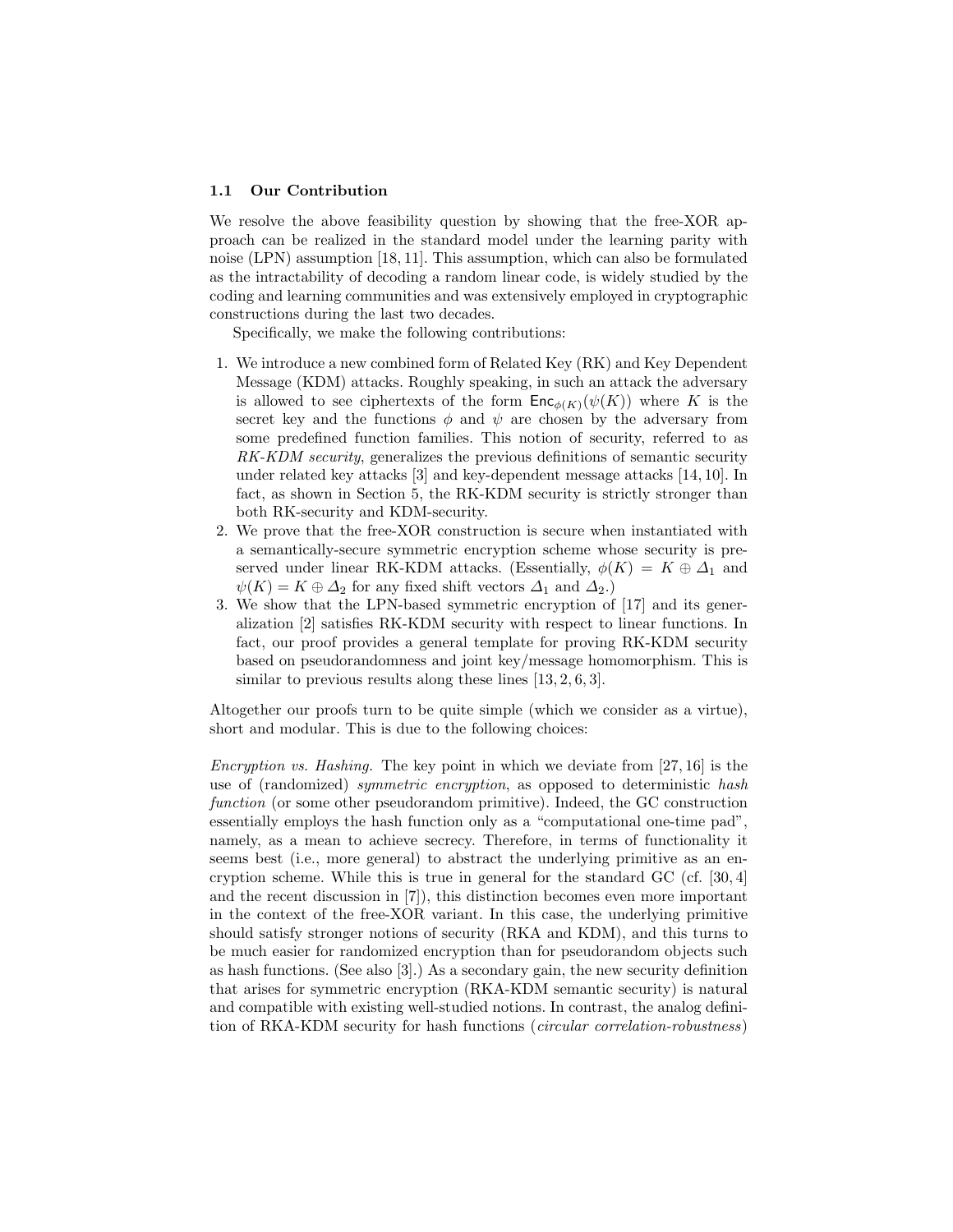appears less natural as there is no obvious interpretation for the concepts of message and key.

GC as Randomized Encoding. It is important to distinguish between the garbled circuit transformation (i.e., the mapping from  $C$  to  $C$ ) and the secure function evaluation protocol which is based on it. The distinction between the two, which is sometimes blurred, can be formulated via the notion of randomized encoding of functions [25] as done in [4]. Our proofs follow this abstraction, and show that the free-XOR technique yields computationally private randomized encoding. At this point one can invoke, for example, the general theorem of [4] to derive a secure MPC protocol. Similarly, all other applications (cf. [1]) of randomized encoding can be obtained directly by invoking the reduction from RE to the desired task. This is the first modular treatment of the free XOR variant.

#### 1.2 Discussion

The main goal of this work is to provide a solid theoretical justification for the free-XOR heuristic. This is part of an ongoing effort of the theory community to explain the security of "real world" protocols. Several such examples arise when trying to import random-oracle based protocols to the standard model. In this context, [15] suggested a two-step methodology: (1) "identify useful specialpurpose properties of the random oracle" and (2) show that these properties "can be also provided by a fully specified function (or function ensemble)". In the context of the free-XOR optimization, the first step was essentially taken by [16] who identified the extra need of "circular security", while the current paper completes the second step which involves, in addition, some fine-tuning of step 1.

It should be emphasized that we do not suggest to replace the hash function with an LPN-based scheme in practical implementations (though we do not rule out such a possibility either). Still, we believe that the results of this work are useful even if one decides, due to efficiency considerations, to use a heuristic implementation. Specifically, viewing the primitive as an RKA-KDM secure encryption scheme allows to rely on other heuristic solutions such as block ciphers, for which RKA and KDM security are well studied.

Other related works. The notions of key-dependent message security (aka circular security) and related-key attacks were introduced by [14, 10] and [8]. Both notions were extensively studied (separately) during the last decade. Most relevant to this paper is our joint work with Harnik and Ishai [3]. This work introduces the notion of semantic security under related-key attacks, describes several constructions, and shows that protocols employing correlation-robust hash functions and their relatives (e.g., [35, 24]), can be securely instantiated with RKA-secure encryption schemes. In addition, [3] suggested to apply a similar modification to the free-XOR variant, which was believed to be secure when instantiated with correlation-robust hash functions [27]. As mentioned, the latter claim was found to be inaccurate, and therefore the results of [3] cannot be used in the context of the free-XOR approach. (The other applications mentioned in [3] remain valid.)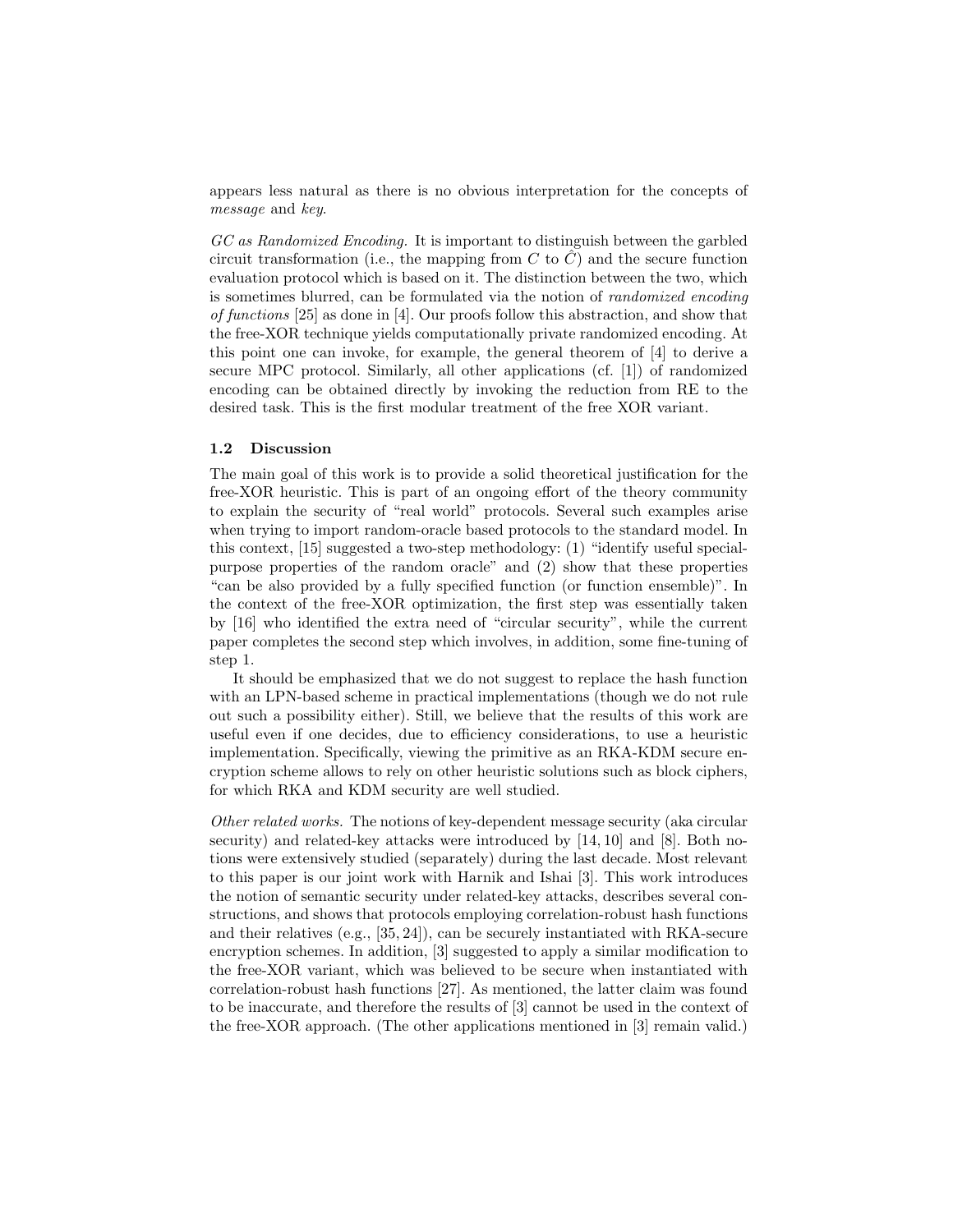Organization. Following some preliminaries (Section 2), in Section 3 we define semantic security under RK-KDM attacks and describe an LPN-based implementation. Section 4 is devoted to the garbled circuit construction, including definitions (in terms of randomized encoding), a description of Yao's original construction and the free-XOR variant, and a proof of security that reduces the privacy of the free-XOR GC to the RK-KDM security of the underlying encryption. In Section 5, we describe an encryption scheme which is KDM secure and RKA secure but not RK-KDM secure, separating the latter notion from the formers. Finally, we end with a short conclusion in Section 6.

## 2 Preliminaries

We let ∘ denote string concatenation. Strings are often treated as vectors or matrices over the binary field  $\mathbb{F}_2$ , accordingly string *addition* is interpreted simply as bit-wise exclusive-or. When adding together two matrices  $A_{n\times k}$  and  $B_{N\times k}$ where  $n < N$  we assume that the last  $N - n$  missing rows of A are padded with zeroes. The same convention holds with respect to vectors (i.e., when  $k = 1$ ).

## 2.1 Randomized functions

We extensively use the abstraction of randomized functions which can be seen as a special case of Maurer's Random Systems [34]. A randomized function is a two argument function  $f: X \times R \to Y$  whose first input x is referred to as the deterministic input and the second input is referred to as the *random input*. For every deterministic input x, we think of  $f(x)$  as the random variable induced by sampling  $r \stackrel{R}{\leftarrow} R$  and computing  $f(x; r) \in Y$ . When a (randomized) algorithm A gets an oracle access to a randomized function  $f$ , we assume that  $A$  has control only on the deterministic input; namely, if A queries f with x, it gets as a result a fresh sample from  $f(x)$ . Note that  $A<sup>f</sup>$  itself defines a randomized function. We say that  ${f_s}_{s\in{0,1}}$ <sup>\*</sup> is a *collection of randomized functions* if  $f_s$  is a randomized function for every key s. By default, all the collections are efficiently computable in the sense that  $f_s(x)$  can be sampled in time poly $(|s| + |x|)$ .

Indistinguishability. A pair of randomized functions f, g is equivalent  $f \equiv g$  if for every input x the random variables  $f(x)$  and  $g(x)$  are identically distributed. A pair  $f = \{f_s\}$  and  $g = \{g_s\}$  of collections of randomized functions is *compu*tationally indistinguishable, denoted by  $f \stackrel{c}{\equiv} g$ , if for every efficient adversary A it holds that

$$
\left|\Pr_{s \stackrel{R}{\leftarrow} \{0,1\}^k} [\mathcal{A}^{f_s}(1^k) = 1] - \Pr_{s \stackrel{R}{\leftarrow} \{0,1\}^k} [\mathcal{A}^{g_s}(1^k) = 1] \right| < \text{neg}(k).
$$

We extend the above definition to the case of collections  $f = \{f_{1^{\kappa}}\}$  and  $g = \{g_{1^{\kappa}}\}$ which contain a single randomized function for every input length  $\kappa$ . In this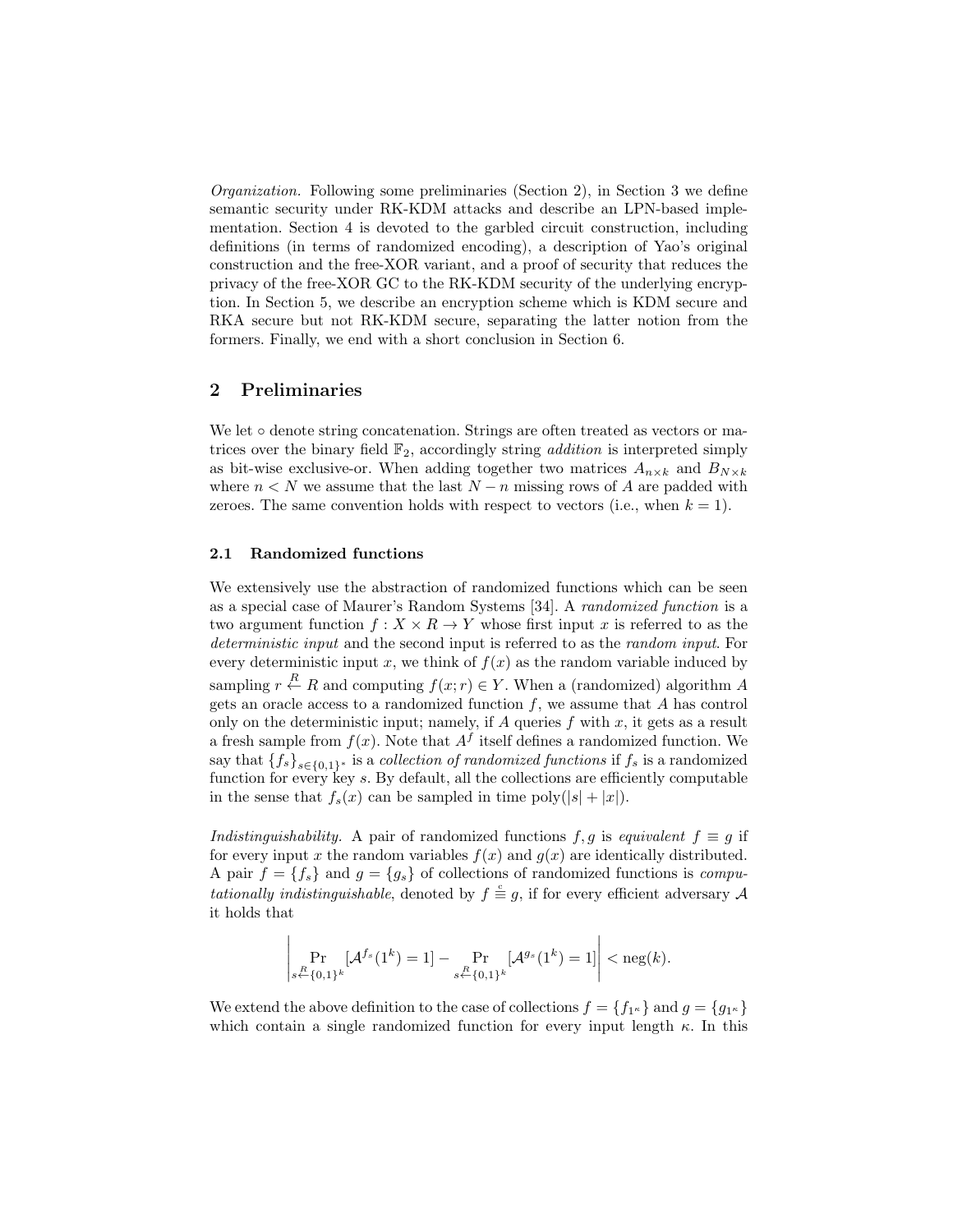case, we augment f (resp., g) by letting  $f_s = f_{1^{|s|}}$  (resp.,  $g_s = g_{1^{|s|}}$ ) and use the previous definition.<sup>1</sup>

Let  ${f_s}$ ,  ${g_s}$  and  ${h_s}$  be collections of randomized functions. We will need the following standard facts (cf. [34]).

**Fact 1.** If for every  $k \in \mathbb{N}$ ,  $\Pr_{s \leftarrow \{0,1\}^k} [f_s \equiv g_s] > 1 - \varepsilon(k)$  for some negligible function  $\varepsilon$ , then  $\{f_s\} \stackrel{c}{\equiv} \{g_s\}.$ 

**Fact 2.** If  $\{f_s\} \stackrel{\scriptscriptstyle c}{\equiv} \{g_s\}$  and A is an efficient function then  $\{A^{f_s}\}_s$  $\stackrel{\scriptscriptstyle c}{\equiv}\{A^{g_s}\}_s.$ 

**Fact 3.** If  $\{f_s\} \stackrel{\scriptscriptstyle c}{\equiv} \{g_s\}$  and  $\{g_s\} \stackrel{\scriptscriptstyle c}{\equiv} \{h_s\}$  then  $\{f_s\} \stackrel{\scriptscriptstyle c}{\equiv} \{h_s\}$ .

## 3 RK-KDM Security

A pair of efficient probabilistic algorithms (Enc, Dec) is a symmetric encryption scheme over the message-space  $\{0,1\}^*$  and key-space  $\{0,1\}^k$  (where k serves as the security parameter) if for every message  $M \in \{0,1\}^*$ 

$$
\Pr_{s\stackrel{R}{\leftarrow}\{0,1\}^k}[\mathsf{Dec}_s(\mathsf{Enc}_s(M))=M]=1.
$$

We also assume (WLOG) length-regularity, i.e., that messages of equal length M, M' are always encrypted by ciphertexts of equal length  $|\mathsf{Enc}_s(M)| = |\mathsf{Enc}_s(M')|$ .

Our security definitions are parameterized by a family of key-derivation and key-dependent-message functions (which are also indexed by the security parameter  $k$ )

$$
\Phi_{\mathsf{RKA}} = \left\{ \phi : \{0,1\}^k \to \{0,1\}^k \right\}, \qquad \Psi_{\mathsf{KDM}} = \left\{ \psi : \{0,1\}^k \to \{0,1\}^* \right\}.
$$

These families determine the legal relations between the related-keys, and the key-related messages. RK-KDM Security is defined via the following pair of real/fake oracles  $\text{Real}_s$  and  $\text{False}_s$  which are indexed by a key  $s \in \{0,1\}^k$ . For a query ( $\phi \in \Phi_{\mathsf{RKA}}, \psi \in \Psi_{\mathsf{KDM}}$ ), the oracle Real, returns a sample from the distribution  $Enc_{\phi(s)}(\psi(s))$ , whereas, the oracle Fake<sub>s</sub> returns a sample from the distribution  $\mathsf{Enc}_{\phi(s)}(0^{|\psi(s)|}).$ 

Definition 1 (RK-KDM-secure encryption). A symmetric encryption scheme (Enc, Dec) is semantically-secure under Related-Key and Key-Dependent Message Attacks *(in short, RK-KDM-secure) with respect to*  $\Phi_{\sf RKA}$ ,  $\Psi_{\sf KDM}$  *if Real*<sub>s</sub>  $\stackrel{\circ}{=}$ Fake<sub>s</sub> where  $s \stackrel{R}{\leftarrow} \{0,1\}^k$ .

## Remarks:

<sup>&</sup>lt;sup>1</sup> More generally, one can define computational indistinguishability with respect to a pair of key sampling algorithm  $\mathsf{KeyGen}_f(1^{\kappa})$  and  $\mathsf{KeyGen}_g(1^{\kappa})$  which induce, for every security parameter  $\kappa$ , a probability distribution over the ensembles f and g. However, for this paper the simpler definition suffices.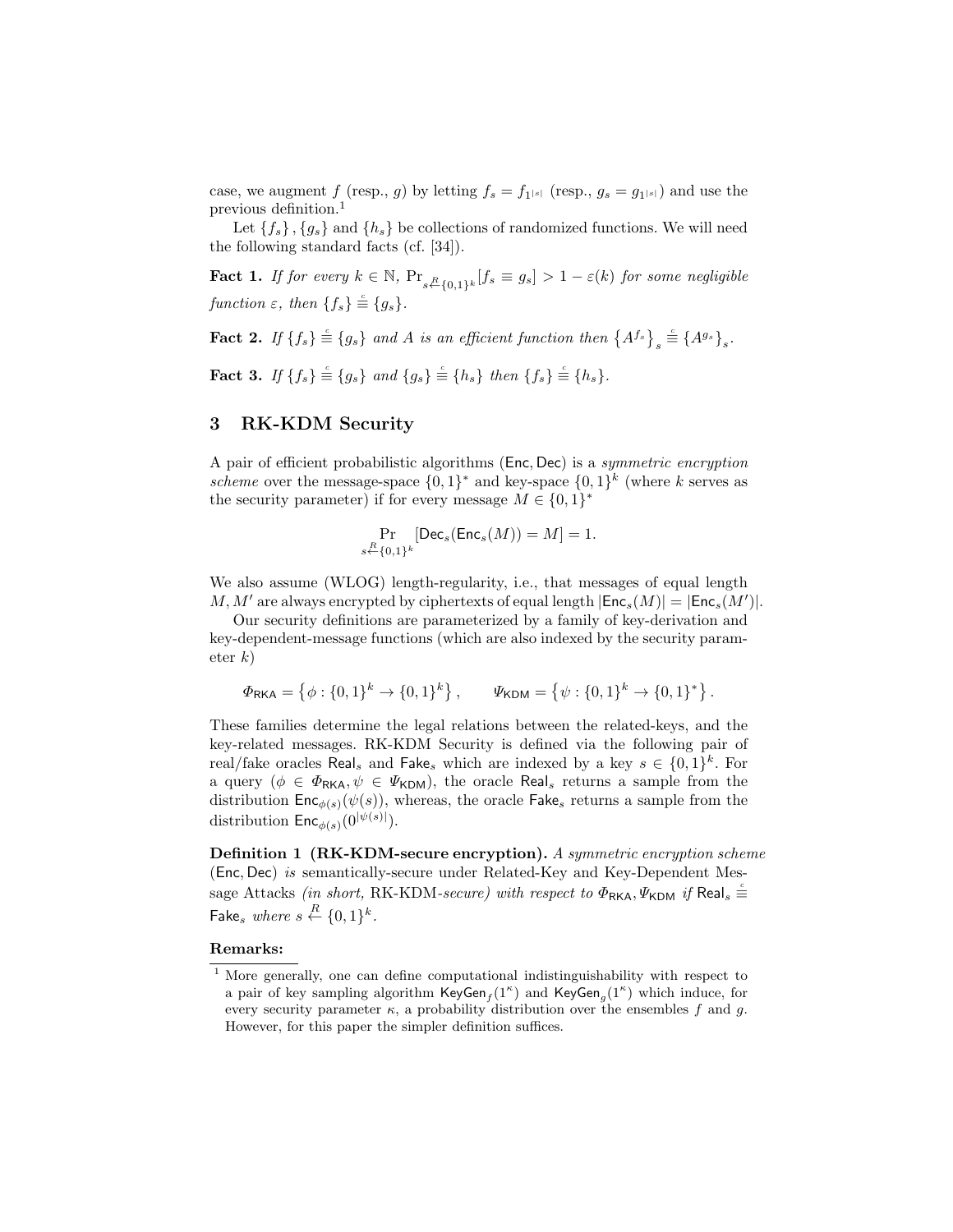- Relation to previous definitions. We note that the above definition generalizes semantic security under related-key attacks [3] and semantic security under key-dependent message attacks [10]. Indeed, the former notion is obtained by restricting  $\Psi_{\mathsf{KDM}}$  to contain only constant functions, and the latter is obtained by letting  $\Phi_{\rm RKA}$  contain only the identity function. If both restrictions are applied simultaneously, the definition becomes identical to standard semantic security under Chosen-Plaintext Attacks. On the other hand, as we show in Section 5, a scheme may satisfy both RKA security and KDM security without achieving the combined form of RKA-KDM security.
- Non-Adaptivity. Definition 1 allows the adversary to choose its queries in a fully adaptive way. One may define a seemingly weaker non-adaptive variant in which the adversary has to specify all its queries at the beginning of the game. We note that this weaker variant suffices for the free-XOR application.
- LIN RK-KDM security. We will be interested in linear functions over  $\mathbb{F}_2$ . Namely, both  $\Phi_{\mathsf{RKA}}$  and  $\Psi_{\mathsf{KDM}}$  contain functions of the form  $s \mapsto s + \Delta$  for every  $\tilde{\Delta} \in \mathbb{F}_2^k$ . To be compatible with standard semantic security, we require that  $\Psi_{\text{KDM}}$  also contains all fixed functions. Using a compact notation, we can describe each function in  $\Psi_{\text{KDM}}$  by a message M and a bit  $\sigma$  and let  $g_{M,\sigma}: s \mapsto (M + (\sigma \cdot s))$ . If the length of M is larger than k, we assume that  $(\sigma \cdot s)$  is padded with zeroes at the end. Hence, the adversary may ask for an encryption of the shifted key concatenated with some fixed message. We refer to this notion as LIN RK-KDM security.<sup>2</sup>

### 3.1 LPN-based Construction

The *learning parity with noise* problem is parameterized by positive integers  $k$ , t, and noise parameter  $0 < \varepsilon < \frac{1}{2}$ . The input to the problem is a random matrix  $A \stackrel{R}{\leftarrow} \mathbb{F}_2^{t \times k}$  and a vector  $y = As + e \in \mathbb{F}_2^t$  where  $s \stackrel{R}{\leftarrow} \mathbb{F}_2^k$  and  $e \stackrel{R}{\leftarrow} \text{Ber}_{\varepsilon}^t$  is an "error" vector of  $t$  independent Bernoulli random variable which take the value 1 with probability  $\varepsilon$ . The goal is to recover the secret vector s. This can be considered to be a "decoding game" where A generates a random linear code and the goal is to recover a random information word s given a noisy codeword y. For polynomially bounded integer function  $t = t(k)$  and a parameter  $\varepsilon$ , we say that the problem  $\text{LPN}_{t,\varepsilon}$  is hard, if there is no efficient adversary that can solve it with more than negligible success probability. We say that  $\text{LPN}_\varepsilon$  is hard if  $\mathsf{LPN}_{t,\varepsilon}$  is hard for every polynomial  $t(\cdot)$ . We describe the symmetric encryption scheme of [2] which is a variant of the scheme of [17].

 $^2$  A seemingly weaker definition of LIN RK-KDM security restricts the KDM family to functions  $g_{M,\sigma}: s \mapsto (M + (\sigma \cdot s))$ . If M is longer than k where M and s are of the same length. We note that a scheme that satisfies this notion can be trivially converted into a scheme that satisfies our definition (which supports M longer than s). This can be done by partitioning the long message M into t blocks  $M_1, \ldots, M_t$ of length  $k$  each, and concatenating the encryptions of these two blocks. A query of the form  $(f \in \Phi_{\mathsf{RKA}}, g_{M,\sigma})$  can then be emulated by a linear query  $(f \in \Phi_{\mathsf{RKA}}, g_{M_1,1})$ and  $t-1$  fixed-message query  $(f \in \Phi_{\text{RKA}}, g_{M_i,0}).$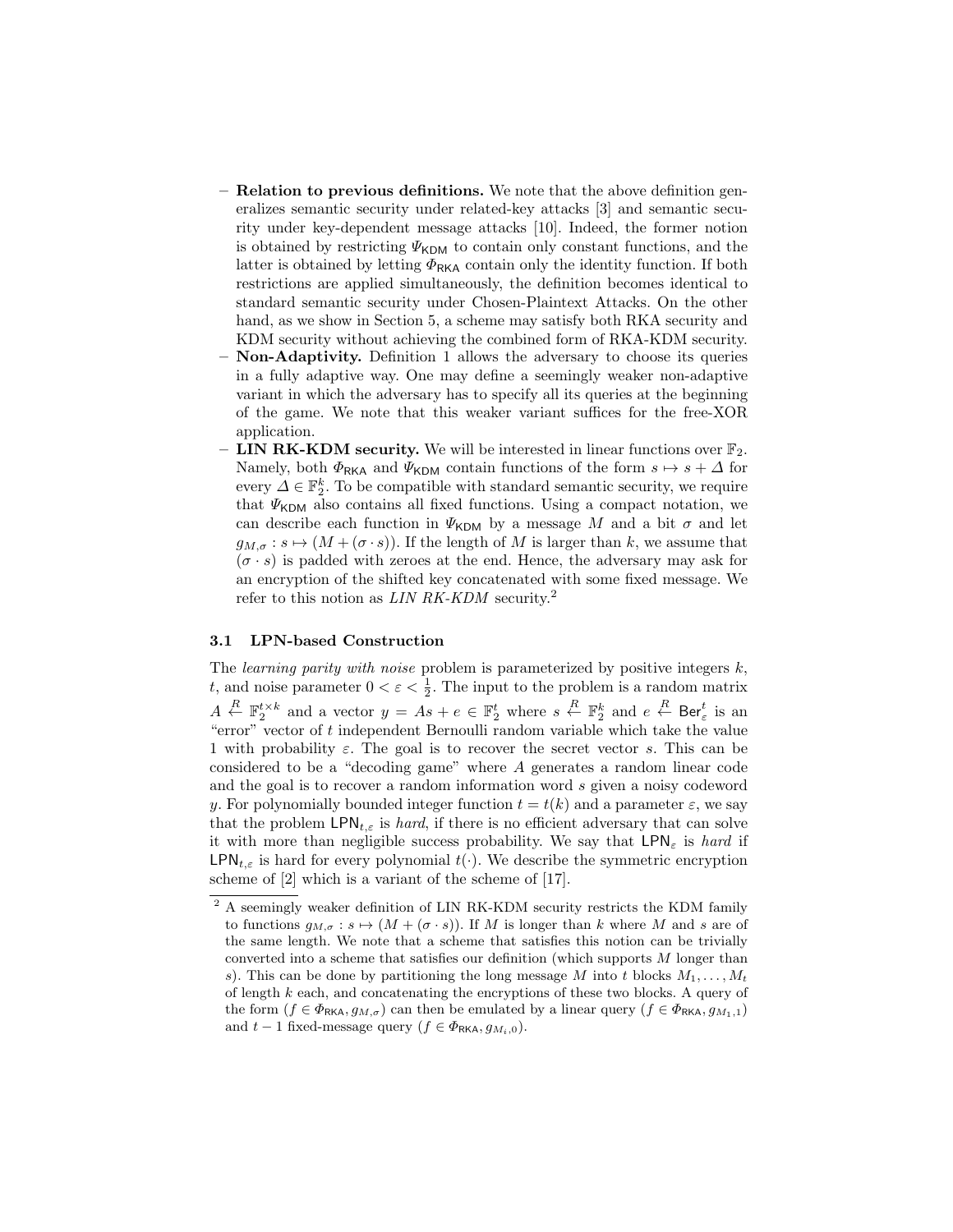*Parameters.* Let  $\ell = \ell(k)$  be a message-length parameter which is set to be an arbitrary polynomial in the security parameter k. (Shorter messages are padded with zeroes.) Let  $\varepsilon < \frac{1}{2}$  and  $0 < \delta < \frac{1}{2}$  be constants. We will use a family of linear binary error-correcting codes with information words of length  $\ell(k)$  and block length  $t = t(n)$ , that has an efficient decoding algorithm D that can correct up to  $(\varepsilon + \delta) \cdot t$  errors. We let  $G = G_\ell$  be the  $t \times \ell$  binary generator matrix of this family and we assume that it can be efficiently constructed (given  $1^k$ ).

**Construction 4 (LPN-construction).** Let  $N = N(k)$  be an arbitrary polynomial (which controls the tradeoff between the key-length and the time complexity of the scheme). The private key of the scheme is a matrix S which is chosen uniformly at random from  $\mathbb{F}_2^{k \times N}$ .

- Encryption: To encrypt a message  $M \in \mathbb{F}_2^{\ell \times N}$ , choose a random  $A \stackrel{R}{\leftarrow} \mathbb{F}_2^{t \times k}$ and a random noise matrix  $E \stackrel{R}{\leftarrow} \text{Ber}_{\varepsilon}^{t \times N}$ . Output the ciphertext

 $(A, A \cdot S + E + G \cdot M).$ 

– Decryption: Given a ciphertext  $(A, Z)$  apply the decoding algorithm D to each of the columns of the matrix  $Z - AS$  and output the result.

Observe that the decryption algorithm errs only when there exists a column in E whose Hamming weight is larger than  $(\varepsilon + \delta)m$ , which, by Chernoff Bound, happens with negligible probability. (This error can be eliminated by rejecting noise vectors whose relative Hamming weight exceeds  $(\varepsilon+\delta)$ .) The scheme is also highly efficient. Encryption requires only cheap matrix operations and decryption requires in addition to decode the code  $G$ . It is shown in [2] that for proper choice of parameters both encryption and decryption can be done in quasilinear time in the message length (for sufficiently long message).

Construction 4 was proven to be semantically secure based on the intractability of the LPN<sub> $\varepsilon$ </sub> problem [2]. Security against KDM and RKA attacks with respect to linear functions was further proven in [2] and [3]. We now generalize these results and show that the scheme is LIN RK-KDM secure.

**Theorem 5.** Assuming that LPN<sub> $\varepsilon$ </sub> is hard, the above construction is LIN RK-KDM secure.

## 3.2 Proof of Theorem 5

Through this section we keep the convention that  $S \in \mathbb{F}_2^{k \times N}$  is a key,  $\Delta \in \mathbb{F}_2^{k \times N}$ <br>is a key-shift vector,  $M \in \mathbb{F}_2^{\ell \times N}$  is a message,  $b \in \{0, 1\}$  is a bit, and the pair  $(A, Z) \in \mathbb{F}_2^{t \times k} \times \mathbb{F}_2^{t \times N}$  is a potential ciphertext. In addition, we let Enc denote the LPN encryption defined in Construction 4.

Recall that our goal is to prove that for a random key  $S \stackrel{R}{\leftarrow} \mathbb{F}_2^{k \times N}$  the randomized functions

$$
\begin{aligned} \mathsf{Real}_{S} : (\Delta, M, b) &\mapsto \mathsf{Enc}_{S+\Delta}(M + bS) \\ \mathsf{False}_{S} : (\Delta, M, b) &\mapsto \mathsf{Enc}_{S+\Delta}(0^{\ell \times N}), \end{aligned}
$$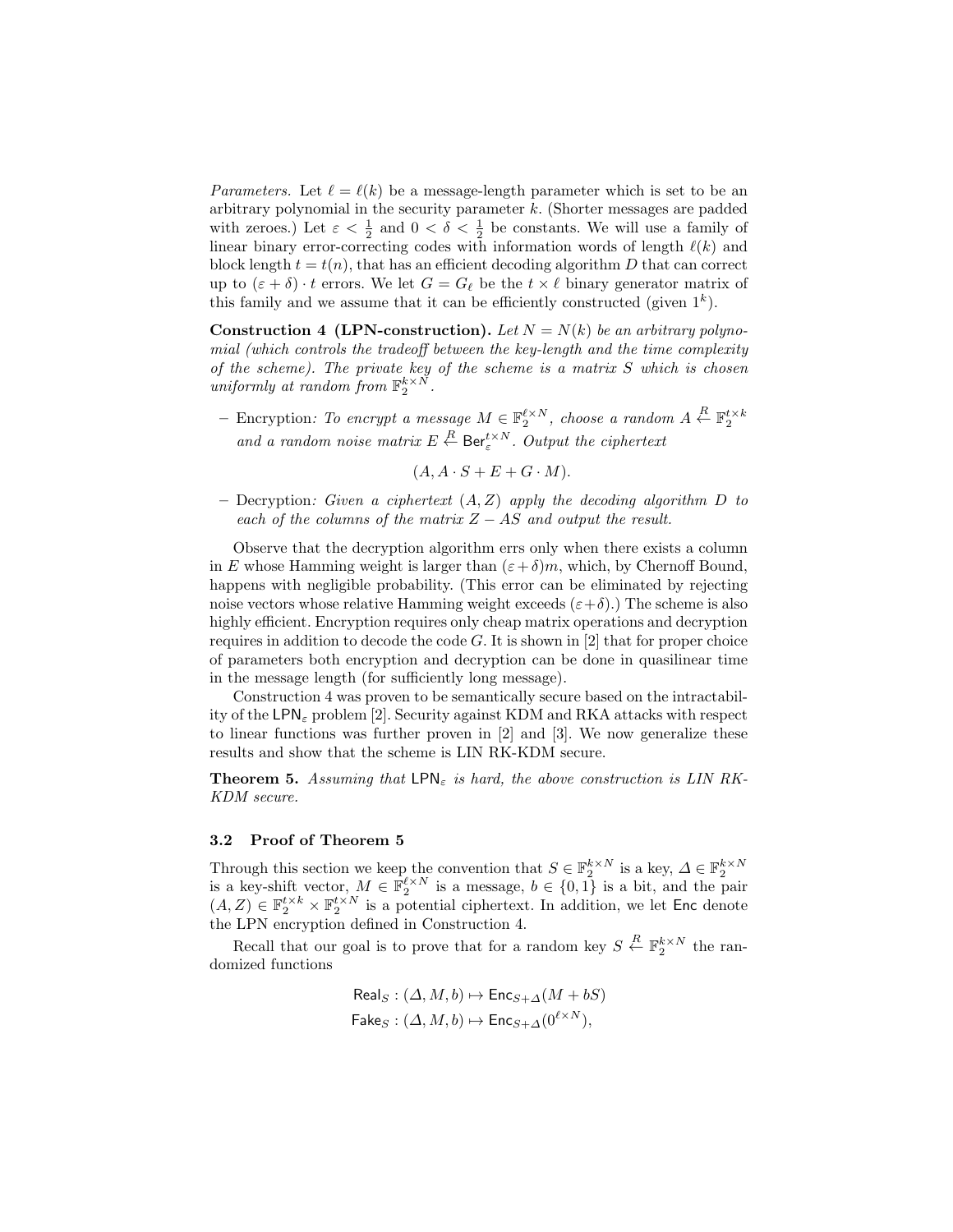are indistinguishable. This will be proven via a sequence of hybrids.

Let  $\mathcal{R}_S$  be a randomized function which ignores the key S and the given input, and outputs a fresh uniformly chosen matrices  $A \stackrel{R}{\leftarrow} \mathbb{F}_2^{t \times k}$  and  $Z \stackrel{R}{\leftarrow} \mathbb{F}_2^{t \times N}$ .  $(\text{If } \mathcal{R}_S)$  is applied to the same input more than once it responds with independent answers.)

The following lemma (which is implicit in [2]) shows that the LPN encryption scheme is not only semantically secure but also pseudorandom in the following sense:

**Lemma 1.** Assuming that LPN<sub>ε</sub> is hard,  $\{\textsf{Enc}_S\} \stackrel{c}{\equiv} \{\mathcal{R}_S\}$ , where  $S \stackrel{R}{\leftarrow} \mathbb{F}_2^{k \times N}$ .

We will need the following key observation:

**Lemma 2.** There exists an efficient oracle machine  $F^{(\cdot)} : (\Delta, M, b) \mapsto (A, Z)$ such that

$$
\text{Real}_S \equiv F^{\text{Enc}_S} \quad and \quad F^{\mathcal{R}_S} \equiv \mathcal{R}_S,
$$

for every  $S \in \mathbb{F}_2^{k \times N}$ .

*Proof.* We define F as follows: Given a query  $(\Delta, M, b)$  the machine F calls the oracle with input  $M$ , gets back the answer  $(A', Z')$ , and outputs the pair  $A = A' + GH$  and  $Z = Z' + A\Delta$  where G is the generating matrix used in Construction 4 and  $H \in \mathbb{F}_2^{\ell \times k}$  is the matrix  $\left(\begin{array}{c} b \cdot I_{k \times k} \\ 0^{\ell - k \times k} \end{array}\right)$ .

Fix a key S and a query  $(\Delta, M, b)$ , we will show that  $F^{\text{Enc}_S}(\Delta, M, b)$  is distributed identically to  $\text{Real}_S(\Delta, M, b)$ . Let  $(A', Z')$  be a fresh sample from  $\mathsf{Enc}_S(M)$ . Clearly,  $A = A' + GH$  is uniform in  $\mathbb{F}_2^{t \times k}$  since A' is uniform. In addition, since  $Z' = A' \cdot S + E + G \cdot M$  where  $E \stackrel{R}{\leftarrow} \text{Ber}_{\varepsilon}^{t \times N}$ , and since  $A' = A + GH$ we can write Z as

$$
(A+GH)\cdot S + E + G\cdot M + A\Delta = A\cdot (S+\Delta) + E + G\cdot (M+HS)
$$
  
=  $A\cdot (S+\Delta) + E + G\cdot (M+BS)$ ,

where the first equality is due to linearity, and the second equality follows from the definition of H. It follows that  $(A, Z)$  is a fresh sample from  $\mathsf{Enc}_{S+\Delta}(M+bS)$ .

To prove that  $F^{\mathcal{R}_S} \equiv \mathcal{R}_S$ , it suffices to show that for any fixed query  $(\Delta, M, b)$ the transformation from  $(A', Z')$  to  $(A, Z)$  is an affine invertible mapping. This follows immediately from the definition of  $F$ .

We conclude that for  $S \stackrel{R}{\leftarrow} \mathbb{F}_2^{k \times N}$ ,

$$
\text{Real}_S \equiv F^{\text{Enc}_S} \stackrel{c}{\equiv} F^{\mathcal{R}_S} \equiv \mathcal{R}_S. \tag{1}
$$

Indeed, the first and third transitions are due to Lemma 2, and the second transition is due to Lemma 1 and Fact 2.

To complete the argument we need two additional definitions. First we define an oracle machine which given an oracle  $\mathcal O$  and an input  $(\Delta, M, b)$  outputs a sample from  $F^{\mathcal{O}}(\Delta, 0^{\ell \times N}, 0)$ ; namely, it replaces M, b with zeroes and proceeds as  $F^{\mathcal{O}}$ . By abuse of notation, we refer to this oracle as  $F(\cdot, 0^{\ell \times N}, 0)$ . Similarly,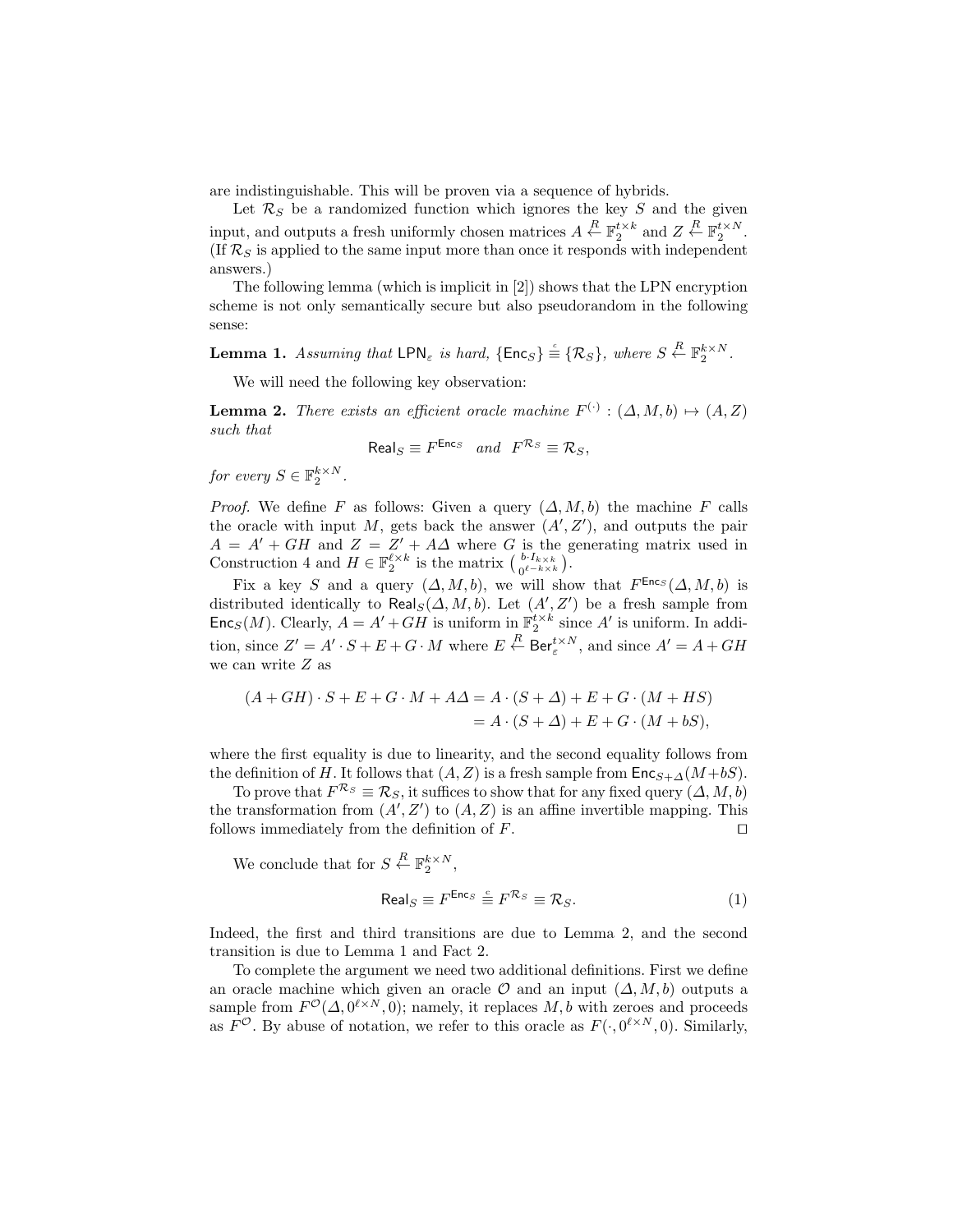we let  $\textsf{Real}_{S}(·, 0^{\ell \times N}, 0)$  denote the randomized function which maps  $(\Delta, M, b)$ to Real<sub>S</sub>( $\Delta$ ,  $0^{l \times N}$ , 0). Note that the latter is just an equivalent formulation of  $\ensuremath{\mathsf{False}}\xspace_S.$  Moreover, we can write:

$$
\mathcal{R}_S \equiv F(\cdot, 0^{\ell \times N}, 0)^{\mathcal{R}_S} \stackrel{c}{\equiv} F(\cdot, 0^{\ell \times N}, 0)^{\text{Enc}_S(0^{\ell \times N})}
$$
  

$$
\equiv \text{Real}_S(\cdot, 0^{\ell \times N}, 0) \equiv \text{False}_S,
$$
 (2)

where the first and third transitions are due to Lemma 2, and the second transition is due to Lemma 1 and Fact 2. By combining Eq. 1 and Eq. 2 with Fact 3 we get that  $\text{Real}_S \stackrel{c}{=} \text{False}_S$ , and Theorem 5 follows.

Remark 1 (Abstraction). The proof of Theorem 5 provides a general template for proving RKA-KDM security. Specifically, the properties needed are pseudorandomness (in the sense of Lemma 1) and key/message homomorphism (in the sense of Lemma 2). Indeed, observe that, apart from the proofs of Lemmas 1 and 2, the overall proof can be written in a fully generic form with no specific references to the LPN construction.

## 4 Yao's Garbled Circuit

#### 4.1 Definition

Let  $f = \{f_n\}_{n\in\mathbb{N}}$  be a polynomial-time computable function. In an abstract level, Yao's garbled circuit technique [42] constructs a randomized function  $\hat{f}$  =  ${\{\hat{f}_n\}}_{n\in\mathbb{N}}$  which "encodes" f in the sense that for every x the distribution  $\hat{f}(x)$ reveals the value of  $f(x)$  but no other additional information. We formalize this via the notion of computationally private randomized encoding from [4], while adopting the original definition from a non-uniform adversarial setting to the uniform setting (i.e., adversaries are modeled by probabilistic polynomial-time Turing machines).

Definition 2 (Computational randomized encoding). Let  $f = \{f_n : \{0,1\}^n\}$  $\to$   $\{0,1\}^{\ell(n)}\}_{n\in\mathbb{N}}$  be an efficiently computable function and let  $\hat{f}=\{\hat{f}_n:\{0,1\}^n\times\}$  ${0,1}^{m(n)} \rightarrow {0,1}^{s(n)}\}_n \in \mathbb{N}$  be an efficiently computable randomized function. We say that  $\hat{f}$  is a computational randomized encoding of f (or encoding for short), if there exist an efficient recovery algorithm Rec and an efficient probabilistic simulator algorithm Sim that satisfy the following:

- Perfect correctness. For any n and any input  $x \in \{0,1\}^n$ ,

$$
\Pr[\text{Rec}(1^n, \hat{f}_n(x)) \neq f_n(x)] = 0.
$$

– Computational privacy. The randomized function  $\hat{f}_n(\cdot)$  is computationally indistinguishable from the randomized function  $\textsf{Sim}(1^n, f_n(\cdot))$ .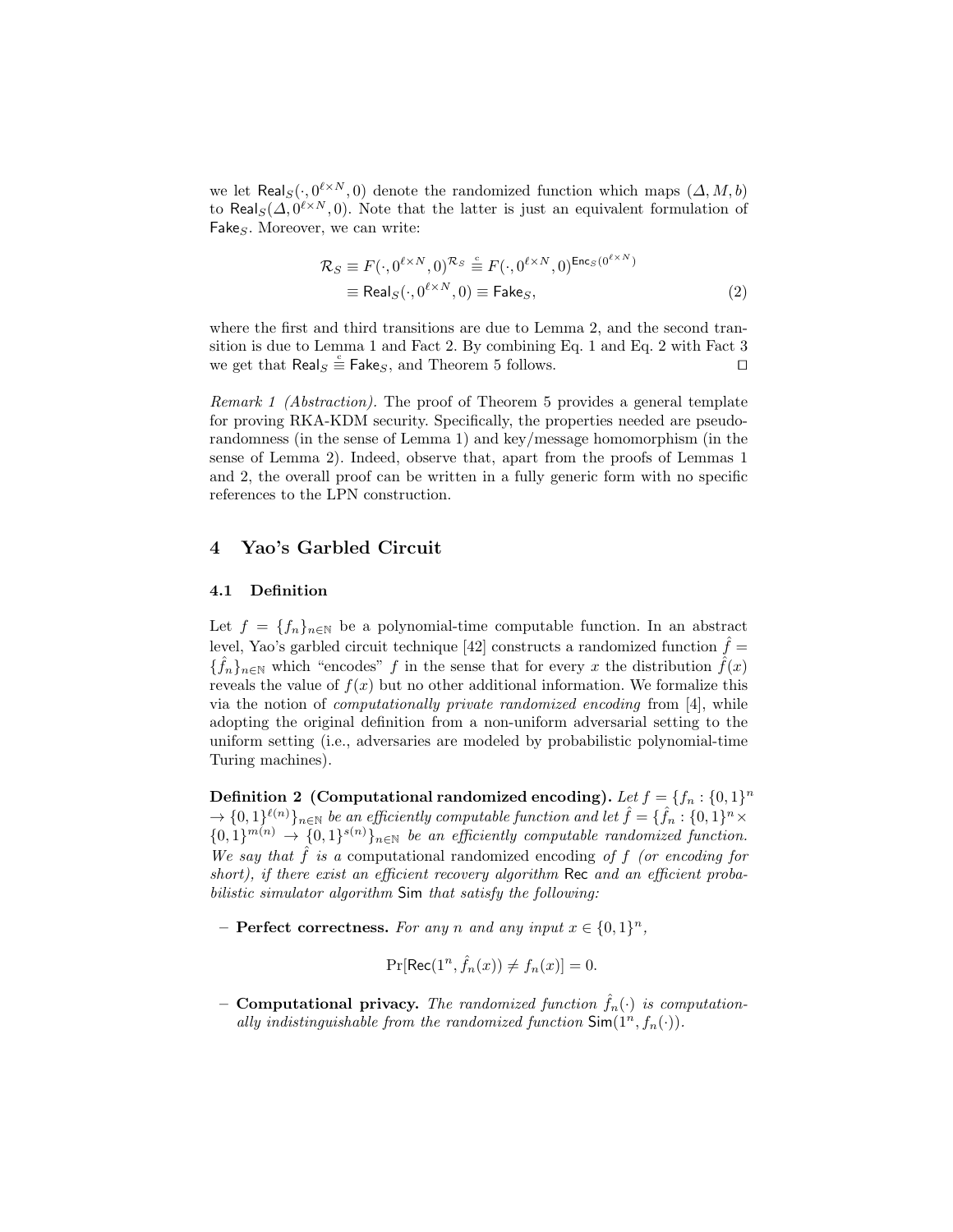*Remark 2.* The above definition uses n both as an input length parameter and as a cryptographic "security parameter" quantifying computational privacy. When describing our construction, it will be convenient to use a separate parameter  $k$  for the latter, where computational privacy will be guaranteed as long as  $k \geq n^{\epsilon}$  for some constant  $\epsilon > 0$ . Furthermore, while it is convenient to define randomized encoding for a single function  $f$ , Yao's construction (as well as the free-XOR variant) actually provides a compiler that given a circuit C outputs the encoding  $f$ , the recovery algorithm Rec and the simulator  $Sim$ , represented as circuits. (See [5] for formal definition.) In this sense the encoding is fully constructive.

### 4.2 Yao's Construction and the Free XOR variant

Let  $f = \{f_n : \{0,1\}^n \to \{0,1\}^{\ell(n)}\}_{n \in \mathbb{N}}$  be a polynomial-time computable function computed by the uniform circuit family  $\{C_n\}_{n\in\mathbb{N}}$ . In the following we describe Yao's construction and its free-XOR variant. Our notation and terminology borrow from previous presentations of Yao's construction in [39, 36, 31, 4].

Double-keyed Encryption. Let  $k = k(n)$  be a security parameter (by default,  $k = n^{\varepsilon}$  for some constant  $\varepsilon > 0$ ). We will employ a symmetric encryption scheme  $(E^2, D^2)$  which is keyed by a *pair* of k-bit keys  $K_1, K_2$ . Intuitively, this corresponds to a double-locked chest in the sense that decryption is possible only if one knows both keys. There are several ways to implement such an encryption scheme based on standard single-key symmetric encryption (Enc, Dec) and, for simplicity, we choose to use

$$
E_{K_1,K_2}^2(M) := (\text{Enc}_{K_1}(R), \text{Enc}_{K_2}(R+M)),
$$
  

$$
D_{K_1,K_2}^2(C_1, C_2) := \text{Dec}_{K_1}(C_1) + \text{Dec}_{K_2}(C_2)
$$
 (3)

where  $R$  is a random string of length |M|. Other choices are also applicable under the LPN assumption.

The original construction. For each wire i of the circuit  $C_n$  we assign a pair of keys: a 0-key  $W_i^0 \in \{0,1\}^k$  that represents the value 0 and a 1-key  $W_i^1 \in \{0,1\}^k$ that represents the value 1. For each of these pairs we randomly "color" one key black and the other key white. This is done by choosing  $r_i \stackrel{R}{\leftarrow} \{0,1\}$  and by letting  $r_i + b$  be the color of  $W_i^b$ . Fix some input x for  $f_n$ , and let  $b_i = b_i(x)$  be the value of the *i*-th wire induced by x. We refer to the key  $W_i^{b_i}$  as the *active* key of the i-th wire.

The idea is to let the encoding  $\hat{f}_n(x;(W,r))$  reveal only the value of the active keys  $W_i^{b_i}$  and their colors  $c_i$ . This is done by traversing the circuit from inputs to outputs: first the encoding reveals the active keys of the inputs; in addition, for each gate, the encoding provides a mechanism that translates the active keys of the input wires into the active keys of the output wires. Specifically, for each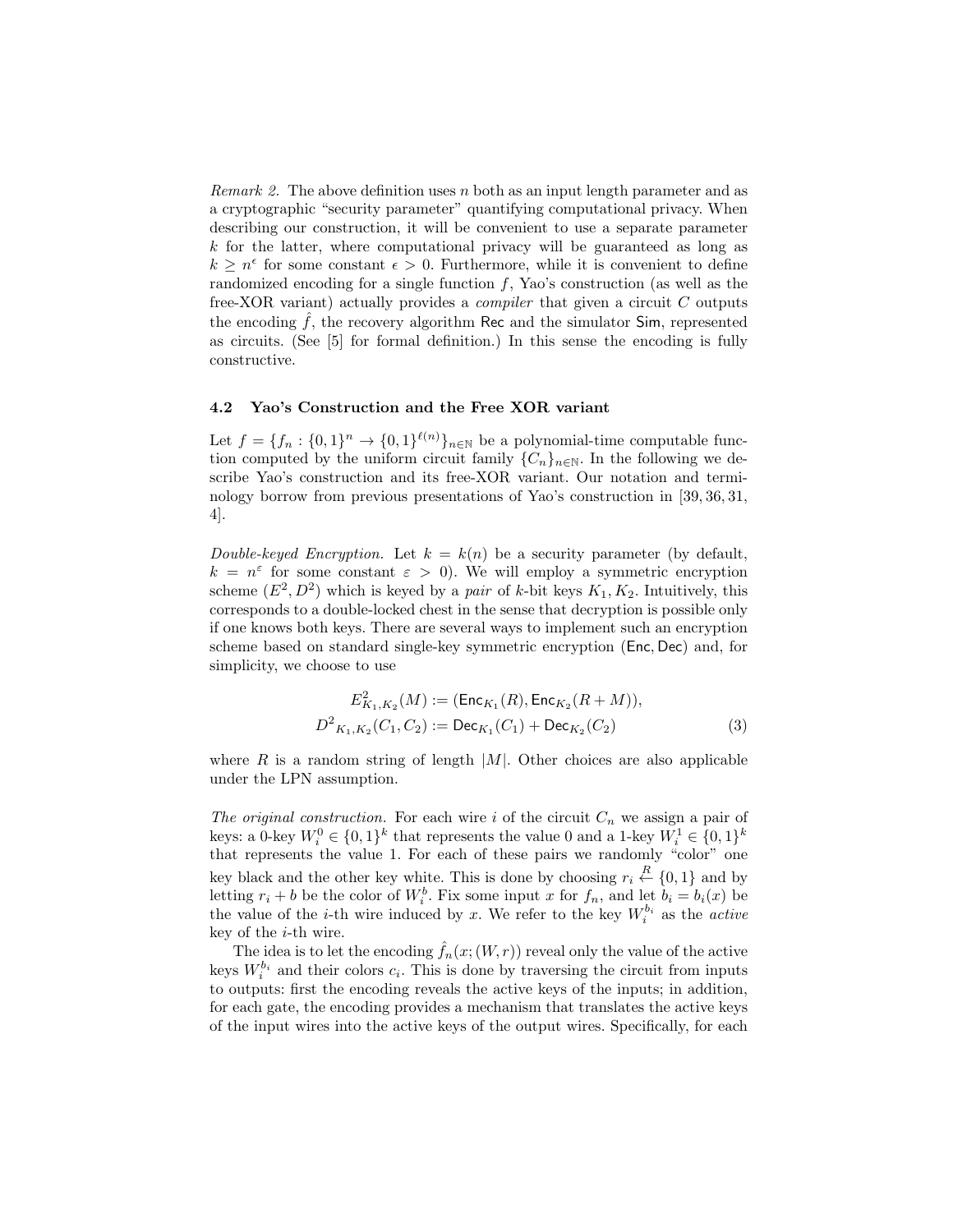Binary gate  $g(\cdot, \cdot)$  (e.g., AND) the encoding outputs an encryption tables (or "gate labels") in which the keys of the outgoing wire  $W_{\ell}^0, W_{\ell}^1$  are encrypted under the keys of the incoming wires  $i, j$ . Hence, one can propagate the values of  $W_i^{b_i}$  from the inputs to the outputs. It is crucial to observe that the values of the active keys  $W_i^{b_i}$  and their colors  $c_i$  reveal nothing on their semantics  $b_i$ . Only for the output wires, we reveal the coloring  $r_i$ , which makes it possible to recover the value of the *i*-th output wire  $b_i$ .

Free XOR-gates. The "free-XOR" optimization modifies the above construction by making sure that the key  $W^0_\ell$  and coloring  $r_\ell$  of a wire which outgoes a XOR gate is just the sum of the keys and coloring of the incoming wires  $i$  and  $j$ , namely,

$$
W_{\ell}^{0} = W_{i}^{0} + W_{j}^{0}, \qquad \qquad r_{\ell} = r_{i} + r_{j}.
$$

In addition, all key pairs  $W_{\ell}^0, W_{\ell}^1$  have a fixed global (secret) difference  $s =$  $W_{\ell}^0 + W_{\ell}^1$ . As a result, for every pair of values  $(\alpha, \beta) \in \{0, 1\}^2$  for the input wires of a XOR gate, we have that

$$
W_{\ell}^{\alpha+\beta} = W_i^{\alpha} + W_j^{\beta}.
$$

Hence, one can derive the colored active key  $(W_{\ell}^{b_{\ell}(x)}, r_{\ell} + b_{\ell}(x))$  of the output wire by XOR-ing the colored active keys  $(W_i^{b_i(x)}, r_i + b_i(x)), (W_j^{b_j(x)}, r_j + b_j(x))$ of the input wires, and so gate labels are not needed. XOR gates have, therefore, no effect on the communication complexity of the encoding, and only a minor effect on the computational complexity. A formal description of the encoding is given in Figure 1.

Our main result shows that, assuming LIN RK-KDM security, the free XOR variant gives rise to a valid computational encoding:

Theorem 6 (Main). If the underlying symmetric encryption scheme (Enc, Dec) is LIN RK-KDM secure, then the randomized function  $\hat{f}$ , as defined in Figure 1, is a randomized encoding of the function f.

The proof of the theorem is deferred to Section 4.3 (correctness) and 4.4 (privacy).

#### 4.3 Correctness

The following lemma shows that the encoding is correct.

Lemma 3 (Correctness). There exists an efficient recovery algorithm Rec such that for every  $x \in \{0,1\}^n$  it holds that

$$
\Pr[\text{Rec}(1^n, \hat{f}_n(x; (r, W))) \neq f_n(x)] = 0.
$$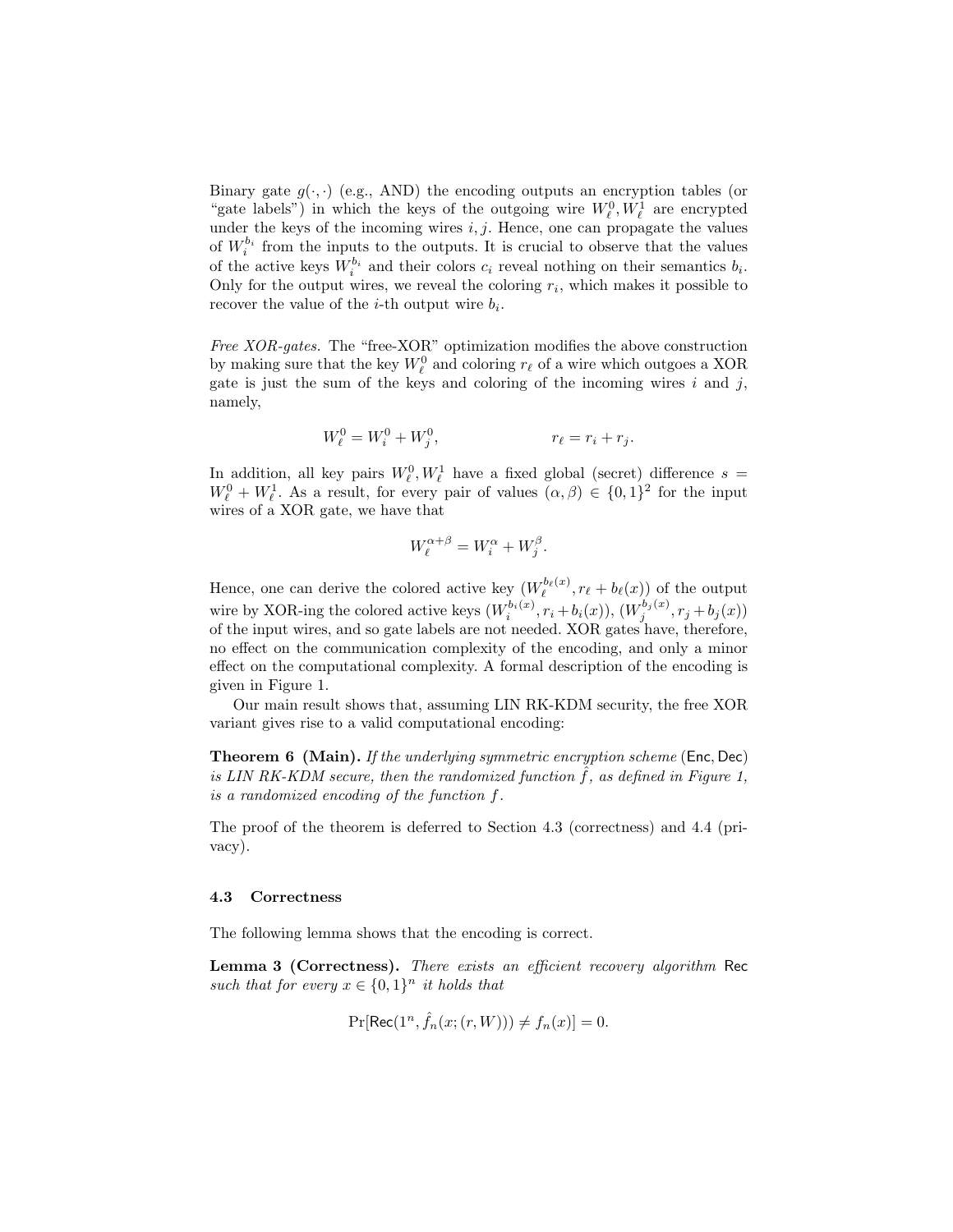#### The Encoding  $\hat{f}_n$

**Input:**  $x \in \{0, 1\}^n$ .

**Randomness:** Choose a random global shift vector  $s \stackrel{R}{\leftarrow} \{0,1\}^k$ . For a wire  $\ell$  that is not an output of a XOR gate let

> $r_{\ell} \stackrel{R}{\leftarrow} \{0, 1\}, \qquad W_{\ell}^0$  $\mathcal{C}^0_\ell \stackrel{R}{\leftarrow} \{0,1\}^k$ ,  $W_{\ell}^{1} := W_{\ell}^{0} + s.$

For a wire  $\ell$  that is an output of a XOR gate with inputs  $i, j$  let

$$
r_{\ell} := r_i + r_j, \qquad W_{\ell}^0 := W_i^0 + W_j^0, \qquad W_{\ell}^1 := W_i^0 + s.
$$

Outputs: The encoding consists of the following outputs:

- 1. For an input wire i, labeled by a literal  $\chi$  (either some variable  $x_u$  or its negation) output  $W_i^{\chi(x)} \circ (\chi(x) + r_i)$ . If i is an output wire i, output the mask of this wire  $r_i$ .
- 2. For a non-XOR gate t that computes some binary function  $g: \{0,1\}^2 \to \{0,1\}$ with input wires  $i, j$  and output wire<sup> $a$ </sup> y. We associate with this gate 4 ordered outputs ("gate labels"). For every  $(a_i, a_j) \in \{0, 1\}^2$  we output:

$$
Q_t^{a_i, a_j} := E_{W_i^{a_i+r_i}, W_j^{a_j+r_j}}^2 \left( W_y^{g(a_i+r_i, a_j+r_j)} \circ (g(a_i+r_i, a_j+r_j) + r_y) \right), \tag{4}
$$

where  $\circ$  denotes concatenation, and  $E^2$  is a double-encryption algorithm whose randomness is omitted for simplicity.

<sup>a</sup> If the fan-out is larger than 1, all outgoing wires are treated as a single wire, i.e., with the same key and the same color.

Fig. 1. The encoding  $\hat{f}_n(x;(W,r,s))$  of the function  $f_n(x)$ . We assume that wires and gates of the circuit that computes  $f_n$  are numbered according to some topological order. The double-encryption algorithm  $E_{K_1,K_2}^2(M)$  is defined based on a standard encryption (Enc, Dec) as in Eq. 3.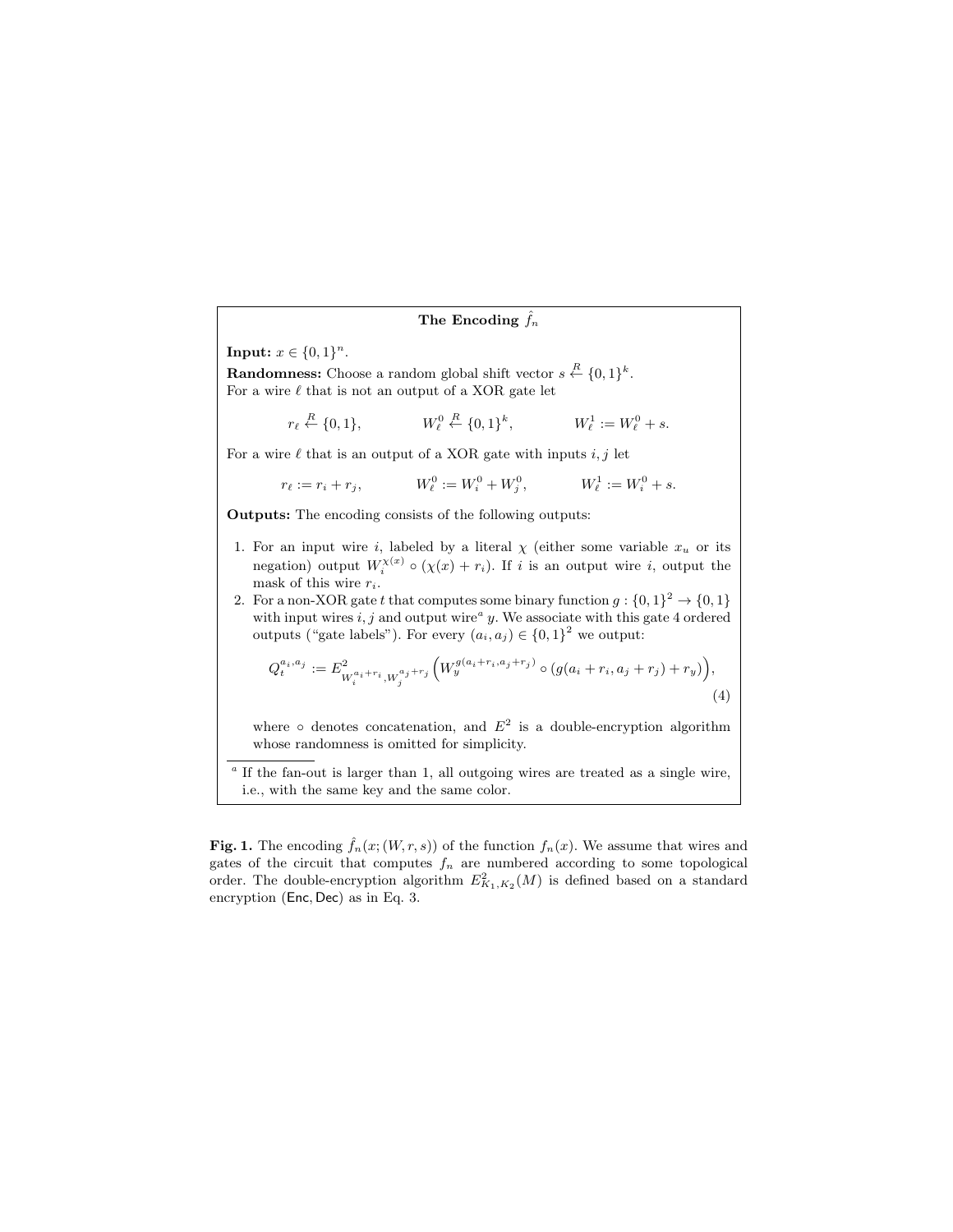*Proof.* Let  $\alpha = \hat{f}_n(x; (r, W))$  for some  $x \in \{0, 1\}^n$  and  $(r, W) \in \{0, 1\}^{\mu(n)}$ . It suffices to show that, given  $\alpha$ , it is possible to recover the active key  $W_i^{b_i}$  of every wire *i* together with its color  $c_i = (b_i(x) + r_i)$ . Indeed, once these values are known we can easily recover all the outputs of  $f_n(x)$ : For every output wire j, we recover  $b_j$  by XOR-ing  $c_j$  with the mask  $r_j$  which is given explicitly as part of  $\alpha$ .

The active keys and their colors are computed by scanning the circuit from bottom to top as follows. For an input wire i the desired value,  $W_i^{b_i} \circ c_i$ , is given as part of  $\alpha$ . Next, consider a wire y that goes out of a gate t, and assume that we have already computed the desired values of the input wires  $i$  and  $j$  of this gate. If  $t$  is a XOR gate then we let

$$
W_y^{b_y} = W_y^{b_i + b_j} = W_i^{b_i} + W_i^{b_j}, \text{ and } c_y = (b_i + b_j) + r_y = (b_i + b_j) + (r_i + r_j) = c_i + c_j.
$$

It t is not a XOR gate then we use the colors  $c_i, c_j$  of the active keys of the input wires to select the *active* label  $Q_t^{c_i,c_j}$  of the gate t (and ignore the other 3 inactive labels of this gate). Consider this label as in Equation (4); recall that this cipher was "double-encrypted" under the key  $W_i^{c_i-r_i} = W_i^{b_i}$  and the key  $W_j^{c_j-r_j} = W_j^{b_j}$ . Since we have already computed the values  $c_i, c_j, W_i^{b_i}$  and  $W_j^{b_j}$ , we can decrypt the label  $Q_t^{c_i,c_j}$  (by applying the decryption algorithm  $D^2$ ) and recover the value

$$
W_y^{g(b_i, b_j)} \circ (g(b_i, b_j) + r_y) = W_y^{b_y} \circ (c_y),
$$

where  $q$  is the function that gate  $t$ , which satisfies, by definition, the equality  $b_y = g(b_i, b_j).$  $,b_j$ ).

## 4.4 Privacy

Computational privacy is slightly more subtle. The free-XOR optimization correlates the key pairs via the global shift s. This introduces two form of dependencies: (1) The four ciphertexts of every gate are encrypted under *related keys*; and (2) The keys (of the incoming wires) which are used to encrypt the gatelabels are correlated with the content of the labels (i.e., the keys of the outgoing wires). We show that if the underlying encryption (Enc, Dec) is RKA and KDM secure with respect to linear functions, then the encoding is indeed private.

Lemma 4 (Privacy). There exists an efficient simulator Sim such that

$$
\hat{f}_n(\cdot) \stackrel{\circ}{\equiv} \text{Sim}(1^n, f_n(\cdot)).
$$

To prove the lemma we define an oracle-aided algorithm  $H^{\mathcal{O}}(x)$  such that (1) when the oracle  $\mathcal O$  is the real RK-KDM oracle (with respect to linear queries) the distribution of  $H^{\mathcal{O}}(x)$  is identical to the distribution  $\hat{f}_n(x)$ , and (2) when the oracle  $\mathcal O$  is the fake RK-KDM oracle, the distribution  $H^{\mathcal O}(x)$  can be efficiently sampled based on the output  $f_n(x)$ , and therefore can be used as a simulator  $\textsf{Sim}(1^n, f_n(x))$ . The indistinguishability of the two oracles implies that the simulator's output is computationally indistinguishable from the encoding's distribution  $f_n(x)$ .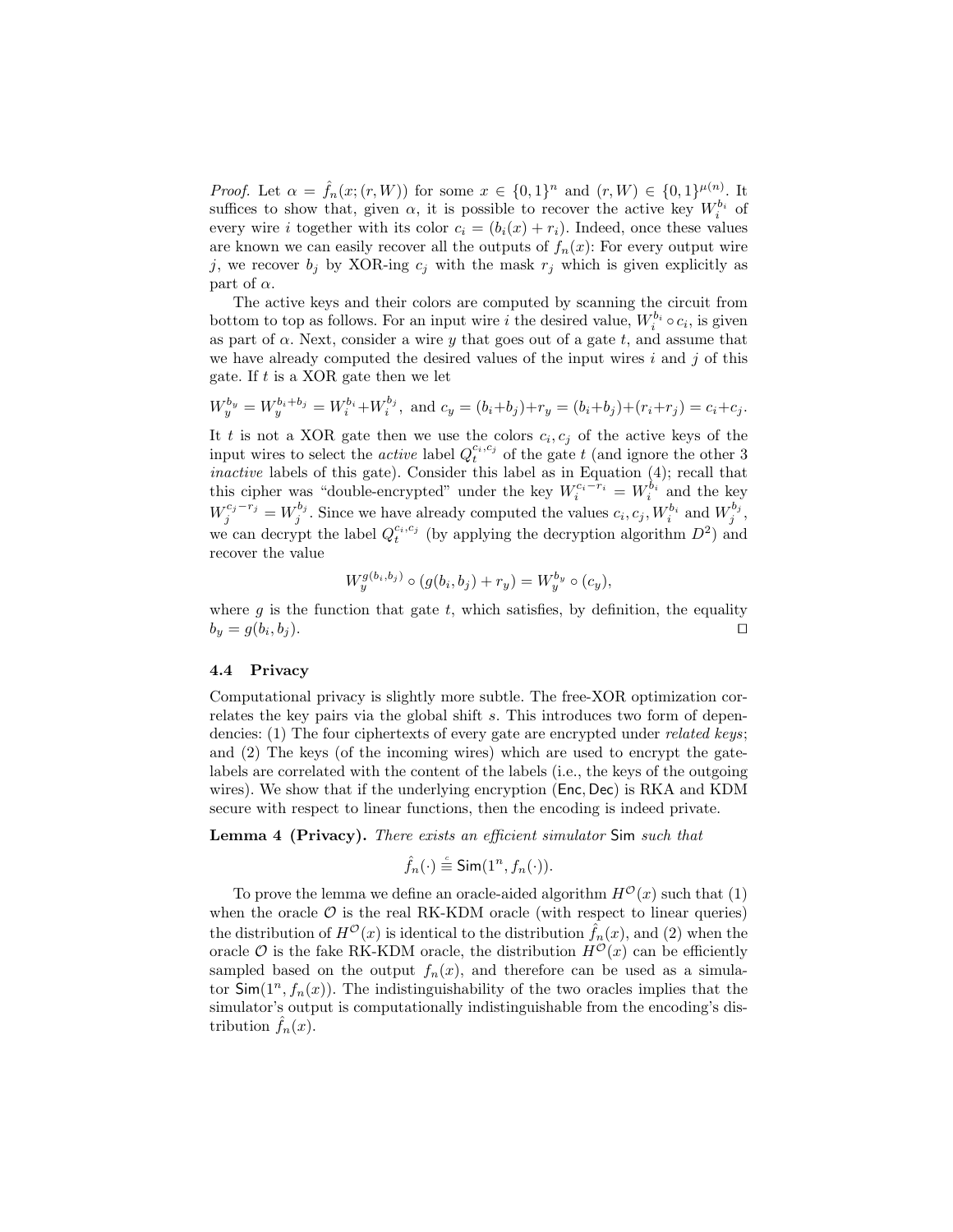The algorithm  $H^{(\cdot)}(x)$ . Let  $k = k(n)$ ,  $x \in \{0,1\}^n$  be the input. We assume that H is given an oracle access to a randomized function  $\mathcal{O}_s$  where  $s \stackrel{R}{\leftarrow} \{0,1\}^k$  will play the role of the secret global shifts. We will assume that  $\mathcal{O}_s$  has the same interface as Real<sub>s</sub> and Fake<sub>s</sub>, namely, given a pair of linear functions  $(\phi, \psi)$  the oracle outputs a ciphertext of (Enc, Dec). For every wire  $\ell$  we define the following values:

- 1. If  $\ell$  is not an output of a XOR gate, choose a random active key  $W^{b_\ell}_\ell$  $\stackrel{R}{\leftarrow}$  $\{0,1\}^k$  and a random color bit  $c_\ell \stackrel{R}{\leftarrow} \{0,1\}.$
- 2. If the wire  $\ell$  is an output of a XOR gate, let  $W_{\ell}^{b_{\ell}} := W_{i}^{b_{i}} + W_{j}^{b_{j}}$  and  $c_{\ell} = c_{i} + c_{j}$ where  $i$  and  $j$  are the incoming wires.
- 3. If  $\ell$  is an input wire output  $W_{\ell}^{b_{\ell}} \circ c_{\ell}$ ; if it is an output wire output  $r_{\ell} =$  $c_{\ell} - b_{\ell}(x)$  (recall that x is known).
- 4. The inactive key  $W_{\ell}^{b_{\ell}+1}$  is unknown, but it can be written as a linear function of the master-key s, i.e.,  $\phi_{\ell} : s \mapsto s + W_{\ell}^{b_{\ell}}$ .

For every (non-XOR) gate t with input wires  $i, j$  and output wire y we do the following:

5. Output the active label

$$
Q_t^{c_i, c_j} := E^2_{W_i^{b_i}, W_j^{b_j}}(W_y^{b_y} \circ c_y)
$$
 (5)

6. Compute the inactive labels as follows. For every  $(\alpha, \beta) \neq (0, 0)$  choose  $R_{\alpha,\beta} \stackrel{R}{\leftarrow} \{0,1\}^{k+1}$  and define the linear function  $\psi_{\alpha,\beta}$  which maps s to the value

$$
((W_y^{b_y} + s \cdot g(b_i + \alpha, b_j + \beta) + b_y) \circ (g(c_i + \alpha + r_i, c_j + \beta + r_j) + r_y)) + R_{\alpha, \beta},
$$

where g is the function that the gate computes, and  $b_i = b_i(x)$ ,  $r_i = b_i + c_i$ ,  $b_j = b_j(x)$ ,  $r_j = b_j + c_j$  and  $b_y = b_y(x)$ ,  $r_y = b_y + c_y$ . Now, output

$$
Q_t^{c_i+1,c_j} := \left(\mathcal{O}(\phi_i, \psi_{1,0}), \text{Enc}_{W_j^{b_j}}(R_{1,0})\right)
$$
  
\n
$$
Q_t^{c_i+1,c_j+1} := \left(\mathcal{O}(\phi_i, \psi_{1,1}), \mathcal{O}(\phi_j, R_{1,1})\right)
$$
  
\n
$$
Q_t^{c_i,c_j+1} := \left(\text{Enc}_{W_i^{b_i}}(R_{0,1}), \mathcal{O}(\phi_j, \psi_{0,1})\right),
$$
\n(6)

where in the second equation, we let the string  $R_{1,1}$  represent the constant function  $s \mapsto R_{1,1}$ .

**Claim 7.** The randomized functions  $\hat{f}_n$  and H<sup>Real</sup>s for  $s \stackrel{R}{\leftarrow} \{0,1\}^k$  are identically distributed.

*Proof.* We prove a stronger claim: for every  $x \in \{0,1\}^n$  even if the encoding and the hybrid  $H^{\text{Real}_s}(x)$  output their internal coins (including the ones used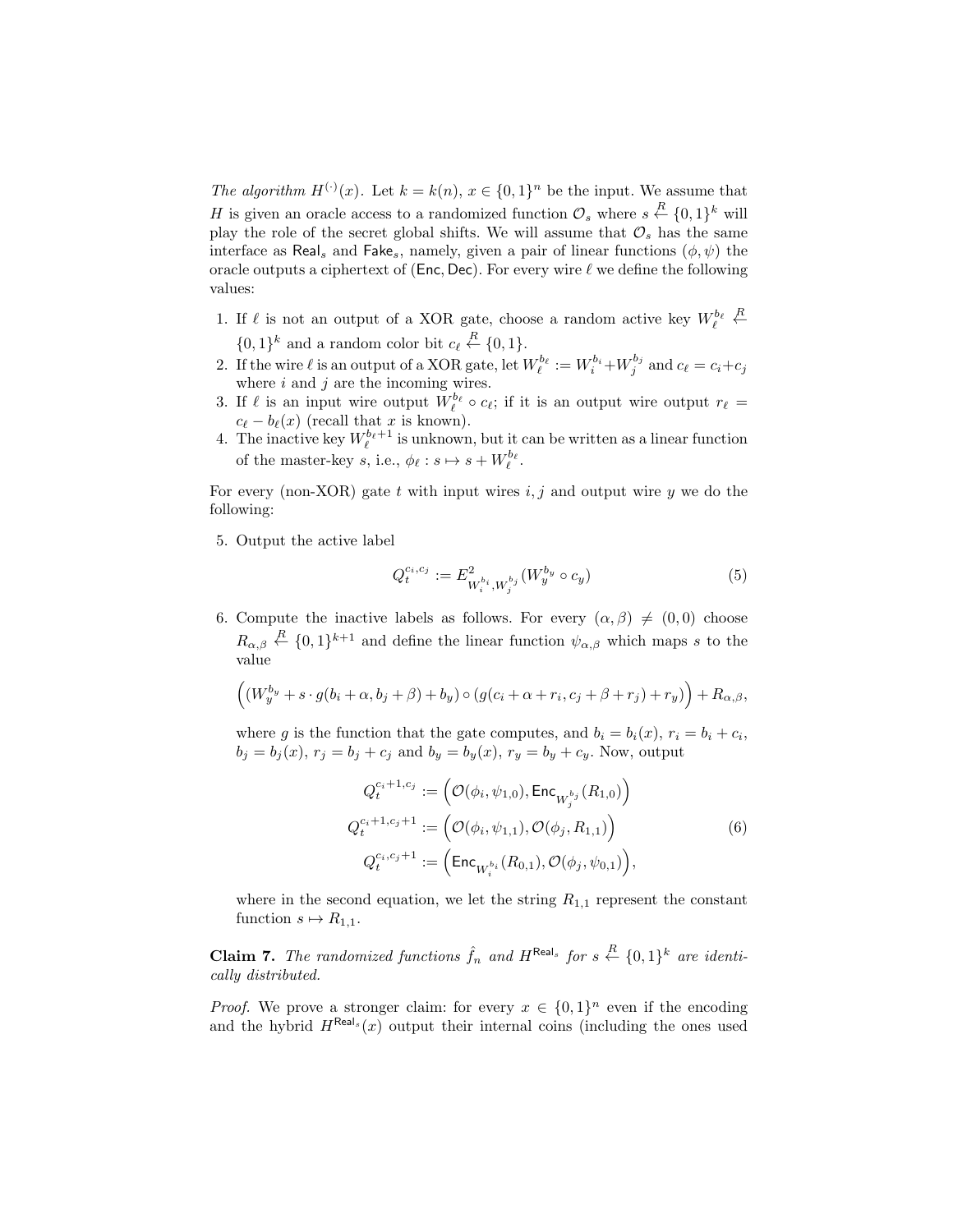by the oracle Reals), the two experiments are identically distributed. First, it is not hard to verify that the values  $s, W_{\ell}^0, r_{\ell}$  and  $W_{\ell}^1 = W_{\ell}^0 + s$  are identically distributed in both experiments. When these values are fixed, the active labels are also identically distributed. Finally, by substituting  $\phi_i, \psi_{\alpha,\beta}$  in Eq. 6 it follows that the inactive labels are also distributed exactly as in  $\hat{f}(x)$ .

Let us move to the case where the oracle  $\mathcal O$  is instantiated with the oracle Fake<sub>s</sub> for  $s \stackrel{R}{\leftarrow} \{0,1\}^k$ . By the RK-KDM security of the scheme (Enc, Dec) and Fact 2, we get that

**Claim 8.** The randomized functions  ${H}^{\text{Real}_s}$ , and  ${H}^{\text{False}}$ , are computationally indistinguishable.

Finally, we define the simulator which is just an equivalent description of  $H^{\text{Fake}_s}(x)$ :

The simulator Sim. Given  $z = f_n(x)$ , for some  $x \in \{0,1\}^n$ , the simulator mimics the first three steps of  $H$  which can be computed based on the value of the output wires  $f_n(x)$  (without knowing x itself). However, instead of virtually setting inactive keys in the forth step, the simulator chooses a random shift vector  $s \stackrel{R}{\leftarrow}$  $\{0,1\}^k$  and sets  $W^{1+b}_{\ell} = W^{b}_{\ell} + s$  for every wire  $\ell$ . Then, the simulator computes the active labels exactly as in Eq. 5. Note that all these computations can be done without knowing x (or  $b_i(x)$ ). To compute the inactive labels the simulator mimics the distribution of  $H^{\mathsf{False}}(x)$ : It chooses  $R_{1,0}, R_{1,1}, R_{0,1} \stackrel{R}{\leftarrow} \{0,1\}^{k+1}$  and computes

$$
Q_t^{c_i+1,c_j} := \left( \text{Enc}_{W_t^{b_i+1}}(0^{k+1}), \text{Enc}_{W_j^{b_j}}(R_{1,0}) \right)
$$
  
\n
$$
Q_t^{c_i+1,c_j+1} := \left( \text{Enc}_{W_t^{b_i+1}}(0^{k+1}), \text{Enc}_{W_j^{b_j+1}}(0^{k+1}) \right)
$$
  
\n
$$
Q_t^{c_i,c_j+1} := \left( \text{Enc}_{W_t^{b_i}}(R_{0,1}), \text{Enc}_{W_j^{b_j+1}}(0^{k+1}) \right).
$$
\n(7)

Indeed, all these ciphertexts can be computed directly since the inactive keys (and the global shift  $s$ ) are known.

**Claim 9.** The randomized functions  $\textsf{Sim}(f_n(\cdot))$  and  $H^{\textsf{False}}(\cdot)$  for  $s \stackrel{R}{\leftarrow} \{0,1\}^k$ are identically distributed.

*Proof.* Again, a stronger claim holds: for every  $x \in \{0,1\}^n$  even if the simulator and the algorithm  $H^{\text{Fake}_s(\cdot)}(x)$  output their internal coins, the two experiments are identically distributed. First, it is not hard to verify that the values  $s, W_{\ell}^0, r_{\ell}$ and  $W^1_\ell = W^0_\ell + s$  are identically distributed in both experiments. When these values are fixed, the active labels are also identically distributed. Finally, the inactive labels as defined by the simulator (Eq. 7) are computed exactly as they are computed by  $H^{\text{False}}(\cdot)(x)$  (i.e., as defined in Eq. 6 when the oracle  $\textsf{False}_s(\cdot)$ is being used).  $\Box$ 

The proof of Lemma 4 follows from Claims 7–9 and Facts 1 and 3.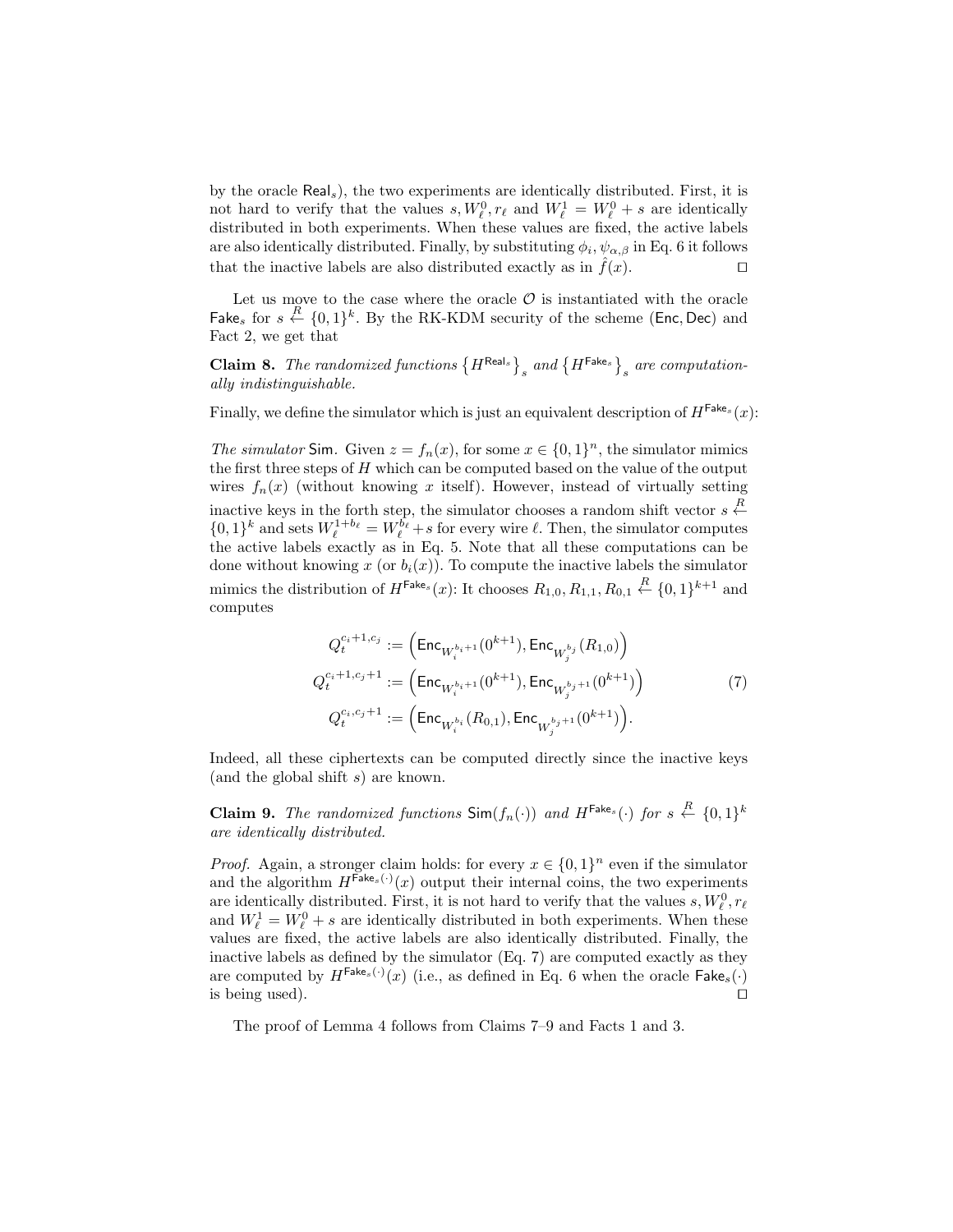## 5 Separating RK-KDM from RKA & KDM

Recall that LIN RKA security corresponds to RK-KDM security with  $\Phi_{\rm RKA}$  taken to be the class of linear functions (over the binary field) and  $\Psi_{\text{KDM}}$  contains the identity function. Similarly, LIN KDM security corresponds to RK-KDM security with  $\Psi_{\text{KDM}}$  taken to be the class of all linear (and fixed) functions, and  $\Phi_{\rm RKA}$  contains the identity function.

We describe a symmetric encryption scheme (Enc, Dec) which is semantically security under linear related-key attacks and semantically-secure under linear key-dependent message attacks but does not achieve linear RK-KDM security. In fact, one can fully recover the secret key via a combined LIN RK-KDM attack. Our counter-example will be based on a pair of symmetric encryption schemes  $(RE, RD)$  and  $(KE, KD)$  as follows.

 $RKA\text{-}security+KDM\text{-}insecurity.$  We define the scheme (RE, RD) identically to the LPN construction (Construction 4) except that if the prefix of a plaintext M is equal to the key  $S$ , then the corresponding ciphertext will be  $M$  itself (unencrypted). It is not hard to prove that (RE, RD) is secure under linear related-key attacks, but is completely insecure at the presence of linear key-dependent message attacks. (See full version for a proof.)

 $KDM\text{-}security\text{-}RKA\text{-}insecurity$ . To define the scheme  $(KE, KD)$ , we modify the LPN construction (PE, PD) as follows. The key  $S \in \{0,1\}^{\kappa}$  is augmented with an index  $i \in \{1, \ldots, \kappa\}$ . A plaintext M will be encrypted by the triple  $(PE_S(M), i, S_i)$ . In the full version we show that the scheme is LIN KDM secure. In fact, it will be useful to prove KDM security with respect to a slightly richer family of "extended linear functions" which contains functions of the form  $\psi_{M,T} : S \to M + TS$  for every  $M \in \mathbb{F}_2^{\ell}$  and matrix  $T \in \mathbb{F}_2^{\ell \times \kappa}$ .<sup>3</sup>

On the other hand, one can fully recover the key  $S$  via an RKA by shifting the index i through all possible indices in  $\{1, \ldots, \kappa\}$ . Note that this attack is oblivious to the messages encrypted; In particular, all the attacker needs is the ability to obtain, for any choice of  $\Delta$ , a ciphertext KE<sub>(S,i)+</sub>∆(M) where the message  $M$  may be arbitrary and possibly unknown (e.g., chosen by the oracle).

Counter example. Our counter-example is defined via the following doubleencryption:

 $\mathsf{Enc}_{S_1, S_2}(M) := \mathsf{KE}_{S_2}(\mathsf{RE}_{S_1})$  $(M)), \text{Dec}_{S_1, S_2}(C) := \text{RD}_{S_1}(\text{KD}_{S_2}(C)).$ 

In the full version we will prove the following claim:

Claim 10. Under the LPN assumption, the scheme (Enc, Dec) satisfies the followings:

 $3$  It is shown in [2] that the (non-modified) LPN encryption (PE, PD) satisfies this extended form of KDM security. To handle the single-bit leakage, we rely on additional "leakage resilience" properties of LPN. See full version.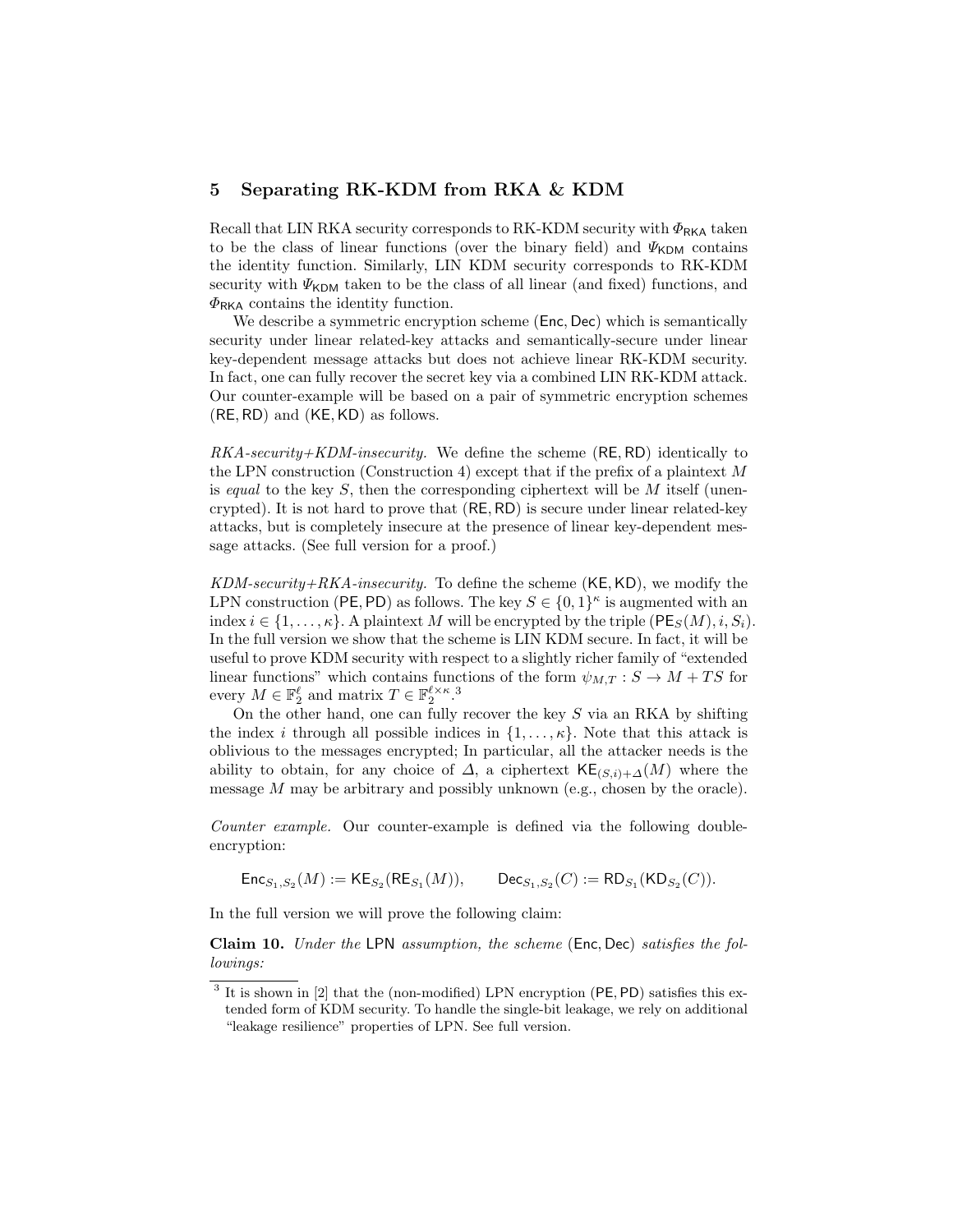- 1. Security under linear related-key attacks.
- 2. Security under linear key-dependent message attacks.
- 3. The secret key can be fully recovered via a LIN RK-KDM attack.

The first and third items follow standard arguments. The proof of the second item is based on the observation that, when the key  $S_1$  and the internal randomness of RE are fixed, the encryption  $RE_{S_1}(S_1, S_2)$  can be written as an (extended) linear function of  $S_2$ . Details are deferred to the full version.

## 6 Conclusion

We defined a new combined form of RKA-KDM security, proved that such an encryption scheme can be realized based on the LPN assumption, and showed that the free-XOR approach can be securely instantiated with it. Altogether, our results enable a realization of the free-XOR optimization in the standard model under a well-studied cryptographic assumption.

The new definition of RKA-KDM security further motivates the study of security under related-key and key-dependent attacks. Specifically, in light of our counter-example, it is is natural to ask whether LIN RKA-KDM security can be constructed based on some combination of an RKA-secure scheme and a KDM-secure scheme, or better yet, based on more general assumptions (e.g., CPA-secure encryption scheme). It will also be interesting to find additional applications of RKA/KDM secure primitives.

## References

- 1. Applebaum, B.: Randomly encoding functions: A new cryptographic paradigm (invited talk). In: ICITS. pp. 25–31 (2011)
- 2. Applebaum, B., Cash, D., Peikert, C., Sahai, A.: Fast cryptographic primitives and circular-secure encryption based on hard learning problems. In: Advances in Cryptology - CRYPTO 2009 (2009)
- 3. Applebaum, B., Harnik, D., Ishai, Y.: Semantic security under related-key attacks and applications. In: ICS. pp. 45–60 (2011)
- 4. Applebaum, B., Ishai, Y., Kushilevitz, E.: Computationally private randomizing polynomials and their applications. Computional Complexity  $15(2)$ ,  $115-162$ (2006), preliminary version in Proc. 20th CCC, 2005.
- 5. Applebaum, B., Ishai, Y., Kushilevitz, E.: How to garble arithmetic circuits. In: FOCS. pp. 120–129 (2011)
- 6. Bellare, M., Cash, D.: Pseudorandom functions and permutations provably secure against related-key attacks. In: Advances in Cryptology - CRYPT0 2010 (2010)
- 7. Bellare, M., Hoang, V.T., Rogaway, P.: Garbling schemes. Cryptology ePrint Archive, Report 2012/265 (2012), http://eprint.iacr.org/
- 8. Bellare, M., Kohno, T.: A theoretical treatment of related-key attacks: RKA-PRPs, RKA-PRFs, and applications. In: EUROCRYPT: Advances in Cryptology: Proceedings of EUROCRYPT (2003)
- 9. Bellare, M., Rogaway, P.: Random oracles are practical: A paradigm for designing efficient protocols. In: First ACM Conference on Computer and Communications Security. pp. 62–73. ACM, Fairfax (1993)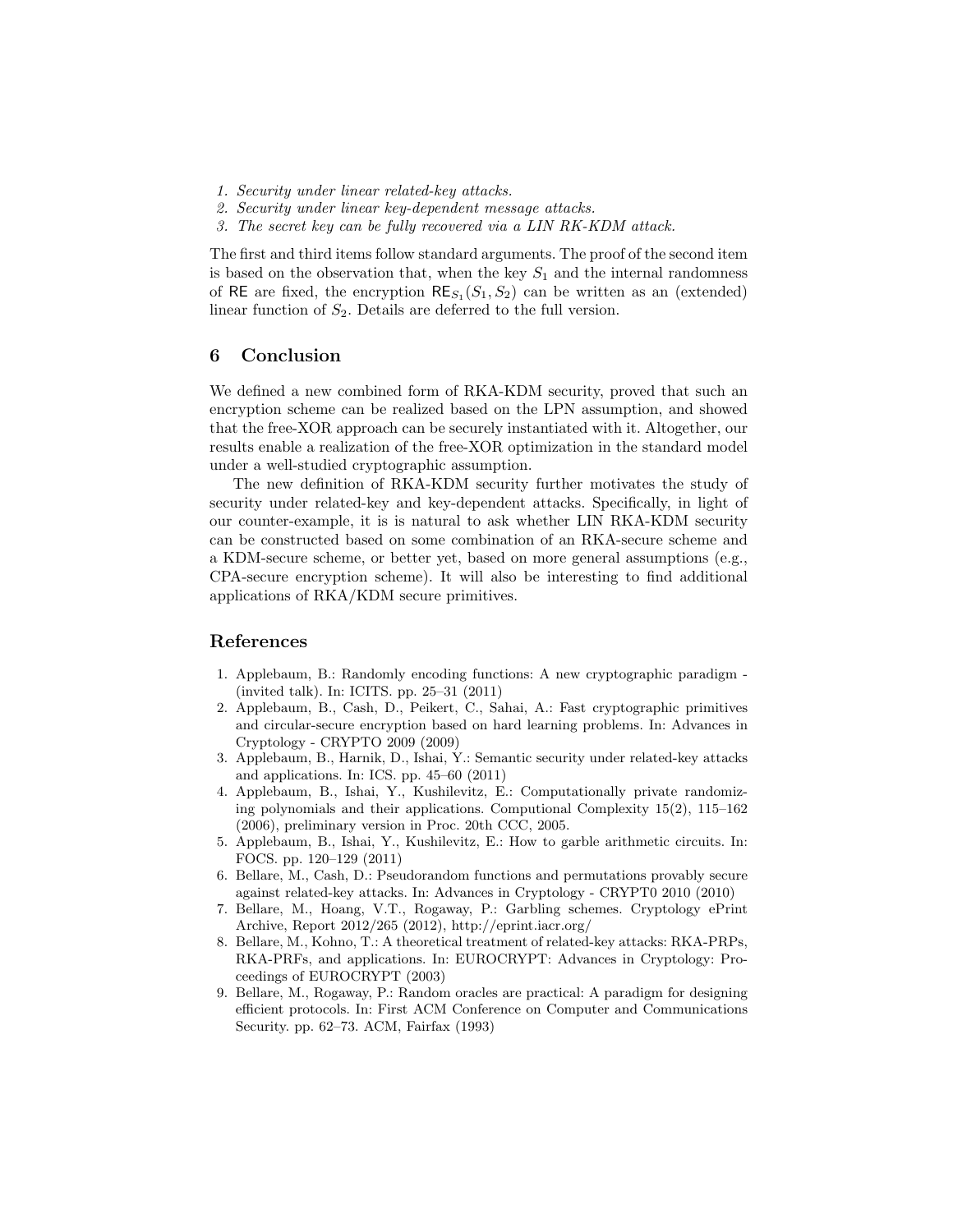- 10. Black, J., Rogaway, P., Shrimpton, T.: Encryption-scheme security in the presence of key-dependent messages. In: SAC '02. pp. 62–75 (2002)
- 11. Blum, A., Furst, M., Kearns, M., Lipton, R.J.: Cryptographic primitives based on hard learning problems. In: Advances in Cryptology: Proc. of CRYPTO '93. LNCS, vol. 773, pp. 278–291 (1994), citeseer.nj.nec.com/blum94cryptographic.html
- 12. Blum, M., Micali, S.: How to generate cryptographically strong sequences of pseudo-random bits. SIAM J. Comput. 13, 850–864 (1984), preliminary version in Proc. 23rd FOCS, 1982
- 13. Boneh, D., Halevi, S., Hamburg, M., Ostrovsky, R.: Circular-secure encryption from decision diffie-hellman. In: CRYPTO '08. pp. 108–125 (2008)
- 14. Camenisch, Lysyanskaya: An efficient system for non-transferable anonymous credentials with optional anonymity revocation. In: EUROCRYPT '01 (2001)
- 15. Canetti, Goldreich, Halevi: The random oracle methodology, revisited. JACM: Journal of the ACM 51 (2004)
- 16. Choi, S.G., Katz, J., Kumaresan, R., Zhou, H.S.: On the security of the "free-XOR" technique. In: TCC (2012)
- 17. Gilbert, H., Robshaw, M.J.B., Seurin, Y.: How to encrypt with the LPN problem. In: Automata, Languages and Programming, 35th International Colloquium, ICALP 2008. pp. 679–690 (2008)
- 18. Goldreich, O., Krawczyk, H., Luby, M.: On the existence of pseudorandom generators. SIAM J. Comput. 22(6), 1163–1175 (1993), preliminary version in Proc. 29th FOCS, 1988
- 19. Goldreich, O., Micali, S., Wigderson, A.: How to play ANY mental game. In: STOC. pp. 218–229 (1987)
- 20. Håstad, J., Impagliazzo, R., Levin, L.A., Luby, M.: A pseudorandom generator from any one-way function. SIAM J. Comput. 28(4), 1364–1396 (1999)
- 21. Henecka, W., Kögl, S., Sadeghi, A.R., Schneider, T., Wehrenberg, I.: TASTY: tool for automating secure two-party computations. In: CCS. pp. 451–462 (2010)
- 22. Huang, Y., Evans, D., Katz, J., Malka, L.: Faster secure two-party computation using garbled circuits. In: USENIX Security Symposium (2011)
- 23. Huang, Y., Shen, C.H., Evans, D., Katz, J., Shelat, A.: Efficient secure computation with garbled circuits. In: ICISS. pp. 28–48 (2011)
- 24. Ishai, Y., Kilian, J., Nissim, K., Petrank, E.: Extending oblivious transfers efficiently. In: CRYPTO. pp. 145–161 (2003)
- 25. Ishai, Y., Kushilevitz, E.: Randomizing polynomials: A new representation with applications to round-efficient secure computation. In: Proc. 41st FOCS. pp. 294– 304 (2000), citeseer.nj.nec.com/ishai00randomizing.html
- 26. Kolesnikov, V., Sadeghi, A.R., Schneider, T.: Improved garbled circuit building blocks and applications to auctions and computing minima. In: CANS. pp. 1–20 (2009)
- 27. Kolesnikov, V., Schneider, T.: Improved garbled circuit: Free XOR gates and applications. In: Automata, Languages and Programming, 35th International Colloquium, ICALP 2008. pp. 486–498 (2008)
- 28. Kreuter, B., Shelat, A., Shen, C.H.: Towards billion-gate secure computation with malicious adversaries. IACR Cryptology ePrint Archive 2012, 179 (2012)
- 29. Lindell, Y., Pinkas, B., Smart, N.: Implementing two-party computation efficiently with security against malicious adversaries. In: SCN 2008. pp. 2–20 (Sep 2008)
- 30. Lindell, Y., Pinkas, B.: An efficient protocol for secure two-party computation in the presence of malicious adversaries. In: Advances in Cryptology - EUROCRYPT 2007. pp. 52–78. Springer (2007)